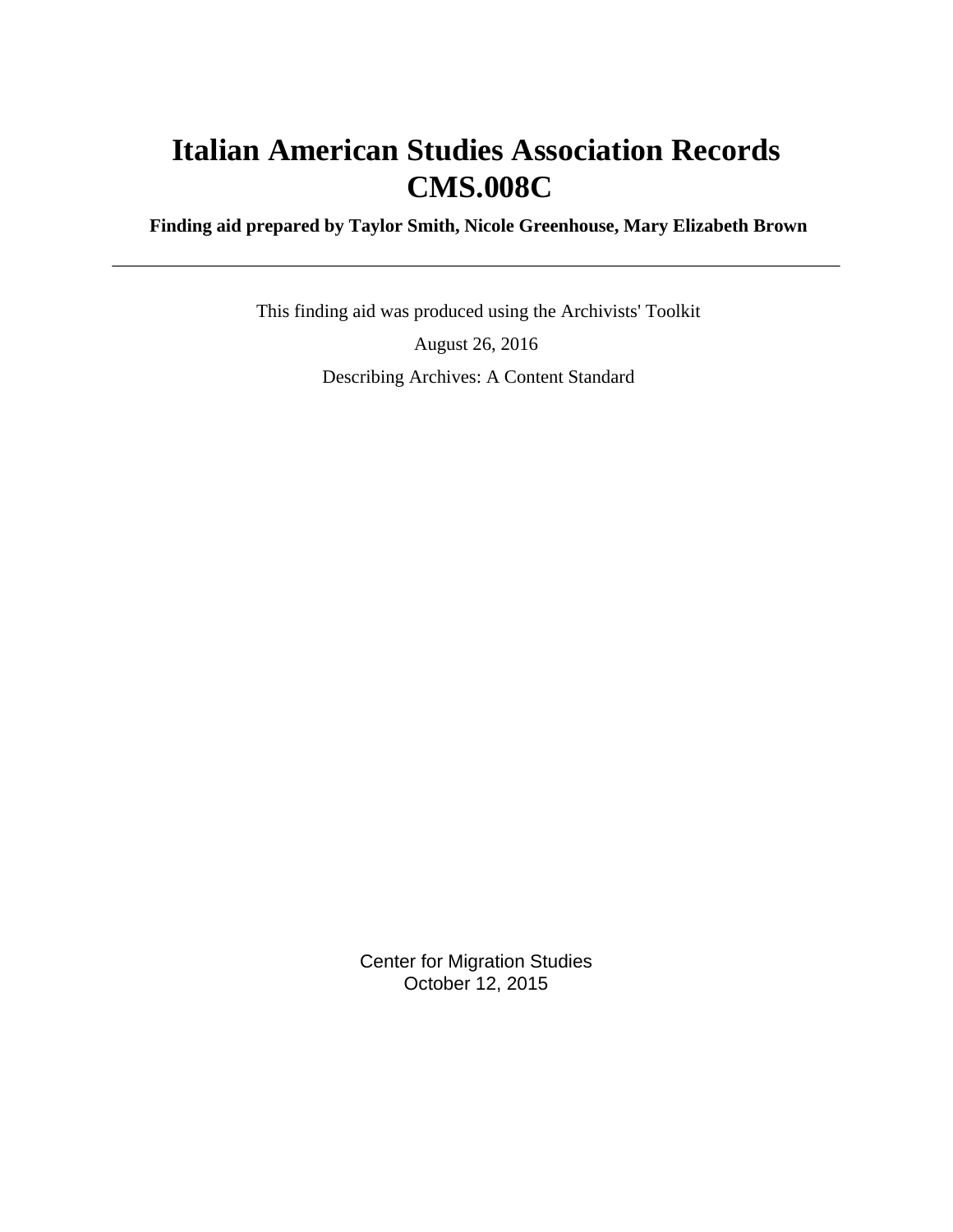# **Table of Contents**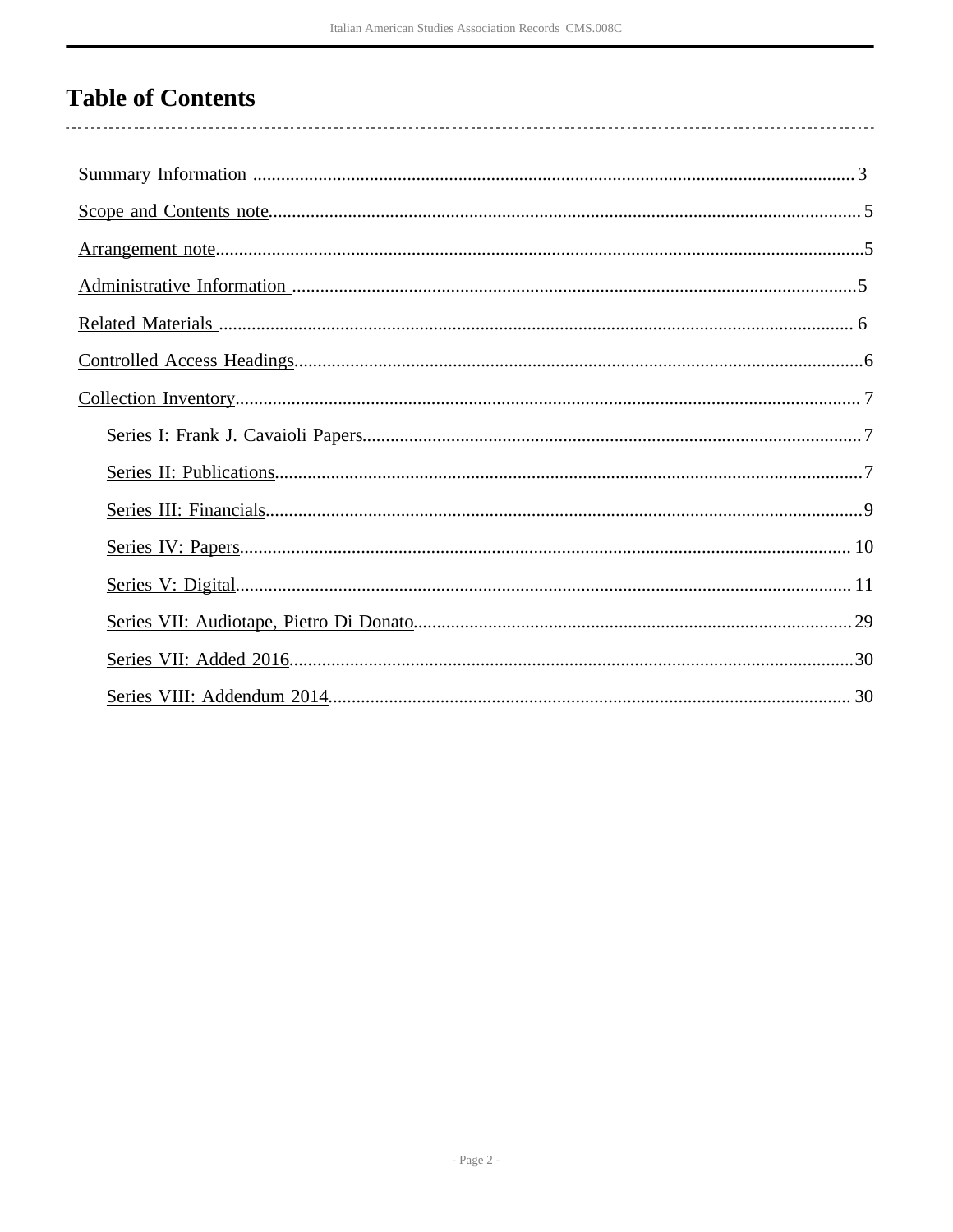# <span id="page-2-0"></span>**Summary Information**

| <b>Repository</b>    | <b>Center for Migration Studies</b>                                                                                                                                                                                                                                                                                                                                                                                                                              |
|----------------------|------------------------------------------------------------------------------------------------------------------------------------------------------------------------------------------------------------------------------------------------------------------------------------------------------------------------------------------------------------------------------------------------------------------------------------------------------------------|
| <b>Creator</b>       | American Italian Historical Association.                                                                                                                                                                                                                                                                                                                                                                                                                         |
| <b>Creator</b>       | Italian American Studies Association.                                                                                                                                                                                                                                                                                                                                                                                                                            |
| <b>Title</b>         | <b>Italian American Studies Association Records</b>                                                                                                                                                                                                                                                                                                                                                                                                              |
| Date [bulk]          | Bulk, 1990-2013                                                                                                                                                                                                                                                                                                                                                                                                                                                  |
| Date [inclusive]     | 1967-2015                                                                                                                                                                                                                                                                                                                                                                                                                                                        |
| <b>Extent</b>        | 3.75 Linear feet 7 document boxes                                                                                                                                                                                                                                                                                                                                                                                                                                |
| <b>Location note</b> | CMS.008C is housed at the Center for Migration Studies, 307 East 60th<br>Street, Third Floor, New York, New York                                                                                                                                                                                                                                                                                                                                                 |
| Language             | English                                                                                                                                                                                                                                                                                                                                                                                                                                                          |
|                      | Language of Materials note Most materials are in English, with some Italian.                                                                                                                                                                                                                                                                                                                                                                                     |
| <b>Abstract</b>      | CMS.008C documents, via correspondence, electronic files, financial<br>data, photographs and publications, the activities of the American Italian<br>Historical Association, which adopted the name the Italian American<br>Studies Association in 2011. The deposit includes files associated with the<br>organization's past president, historian Frank J. Cavaioli, Ph.D., professor<br>emeritus of the State University of New York at Binghamton, New York. |

**Preferred Citation note**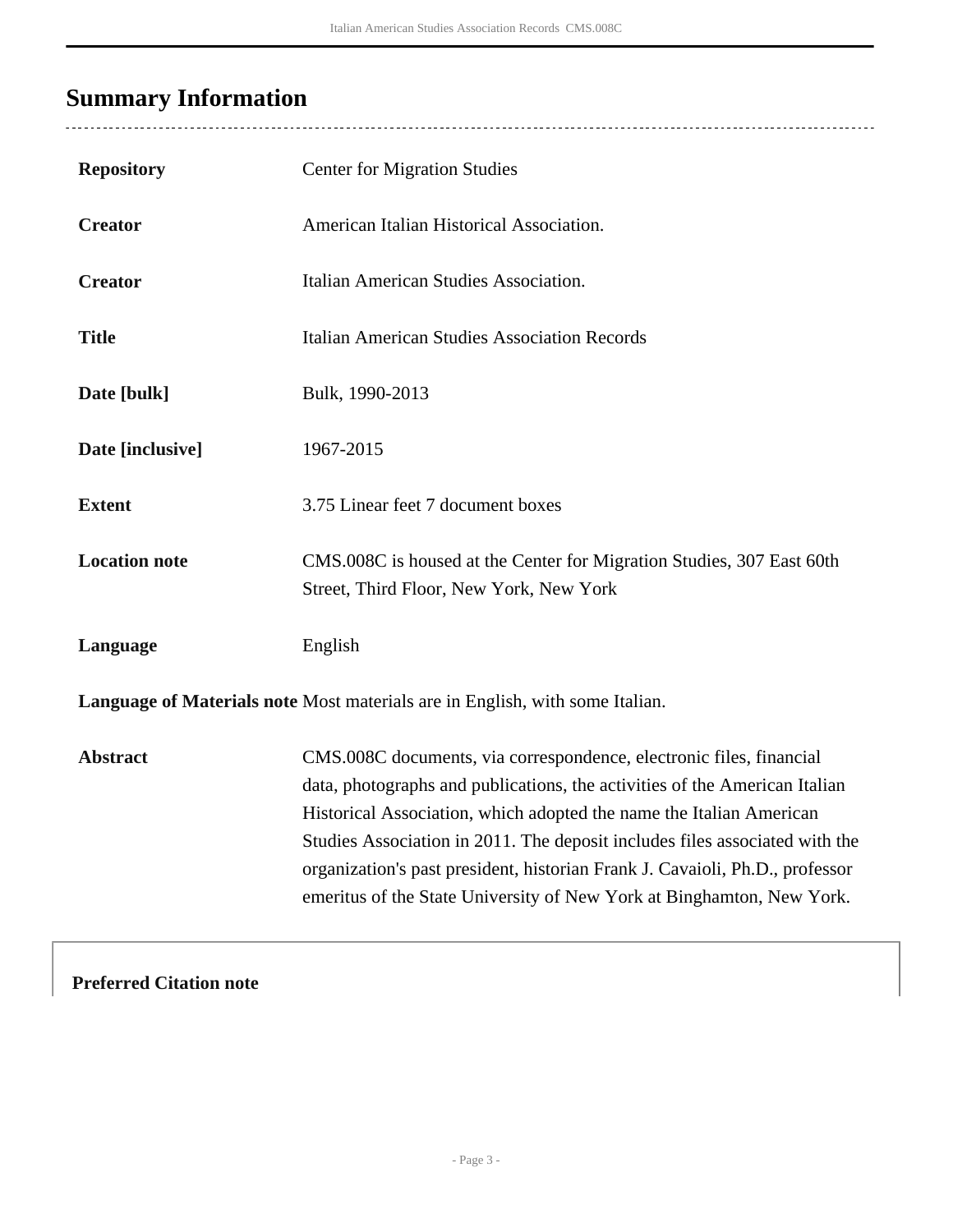Center for Migration Studies of New York; Collection Name (CMS.008C); Box; Folder.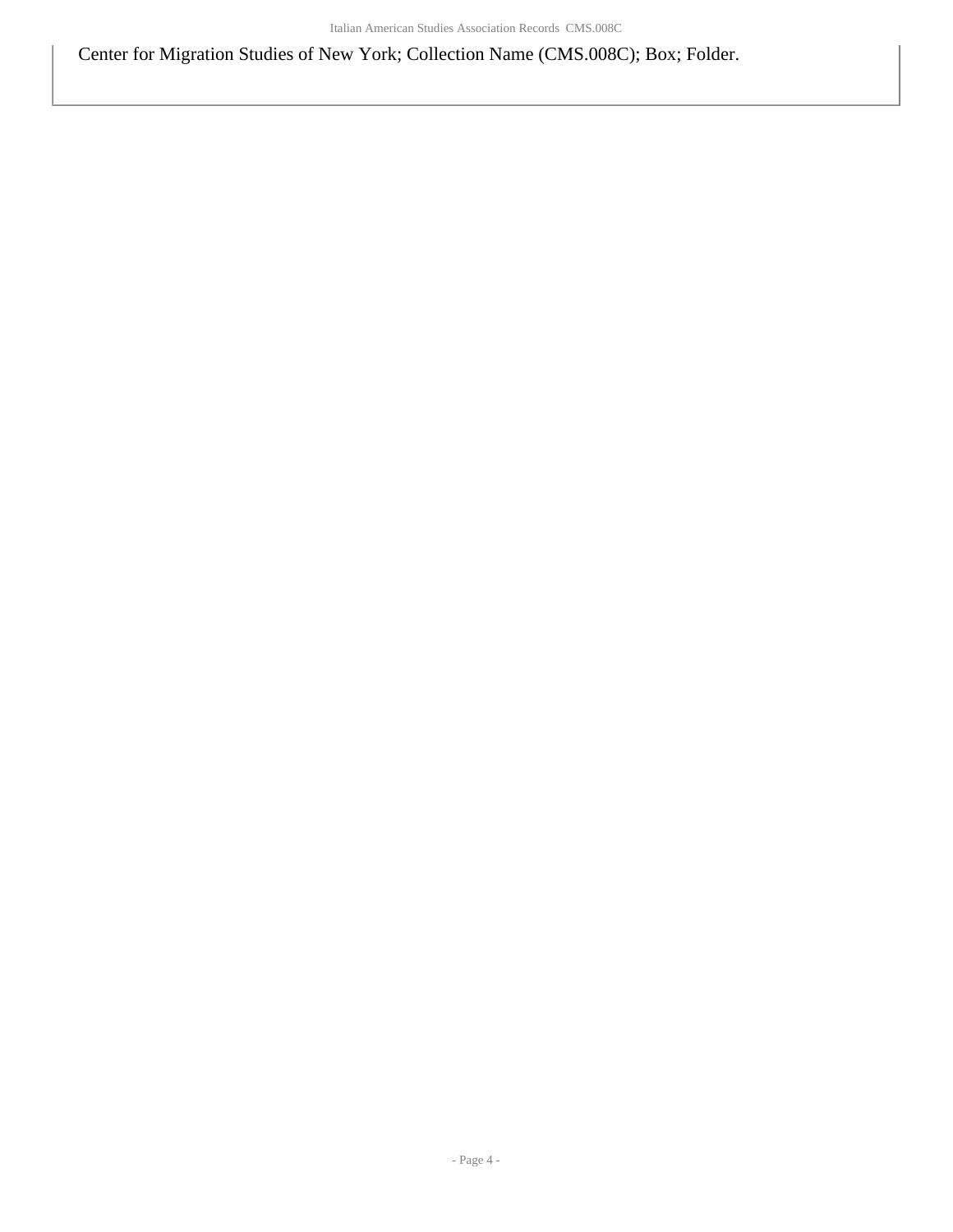## <span id="page-4-0"></span>**Scope and Contents note**

CMS.008C documents the activities of the American Italian Historical Association/ Italian American Studies Association from 1967 to 2013 with an emphasis on the period between 1990 and 2013. The most notable development during that time was the change of name, which the membership voted on in October 2011 and which took effect in January 2012. The new name reflected the range of academic disciplines found among the members, a quality also noted in the organization's most important ongoing activity, its annual conference and the subsequent production of the conference proceedings. Of particular interest are the photographs, many from past president Frank J. Cavaioli, which allows researchers to put faces to names that frequently appear among the officers and the conference participants.

## <span id="page-4-1"></span>**Arrangement note**

CMS.008C is arranged into six series: I. Frank J. Cavaioli Papers II. Publications III. Financials IV. Papers V. Digital VI. Photographs VII. Audiotape VIII. Addendum 2014

The Publications are divided into four sub-series A. An incomplete run of proceedings from the organization's annual conferences B. The organization's newsletters C. Calendars created by the organization's Long Island Chapter D. Membership directories

# <span id="page-4-2"></span>**Administrative Information**

### **Publication Information**

Center for Migration Studies October 12, 2015

### **Conditions Governing Access note**

Open to researchers by appointment.

### **Conditions Governing Use note**

Copyright is owned by the Center for Migration Studies. Permission to publish materials must be requested before use.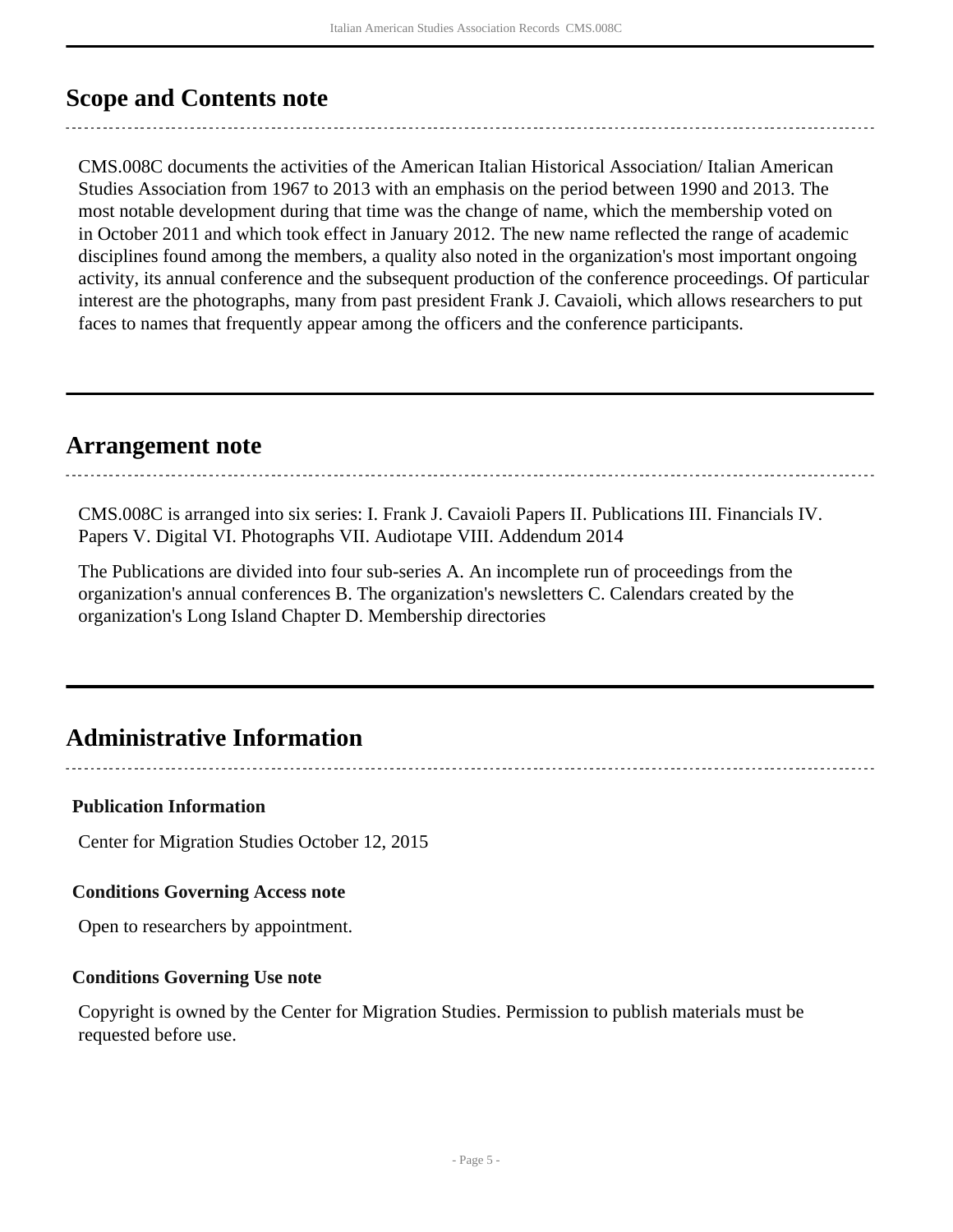#### **Immediate Source of Acquisition note**

Alexandra de Luise, then the Italian American Studies Association archivist, delivered this deposit to the Center for Migration Studies at 307 East 60th Street, New York, New York 10022, before September 2014.

#### **Processing Information note**

In Fall 2014 Taylor Smith, Marymount Manhattan College intern, processed the collection under the guidance of contract archivist Nicole Greenhouse and Mary Brown. In 2014, Nicole Greenhouse commenced inputting the collection into the Archivists' Toolkit in compliance with DACS. Mary Brown completed the process in 2016.

## <span id="page-5-0"></span>**Related Materials**

#### **Related Archival Materials note**

The initial deposit of the American Italian Historical Association (CMS.008) was processed in October 1976. CMS Archivist Richard Del Giudice processed a second deposit (CMS.008A) in October 1987. CMS Archivist Mary Brown processed a third deposit (CMS.008B) February 1, 2005.

## <span id="page-5-1"></span>**Controlled Access Headings**

#### **Corporate Name(s)**

• John D. Calandra Italian-American Institute.

### **Subject(s)**

• Italian Americans |x Intellectual life |y 20th century.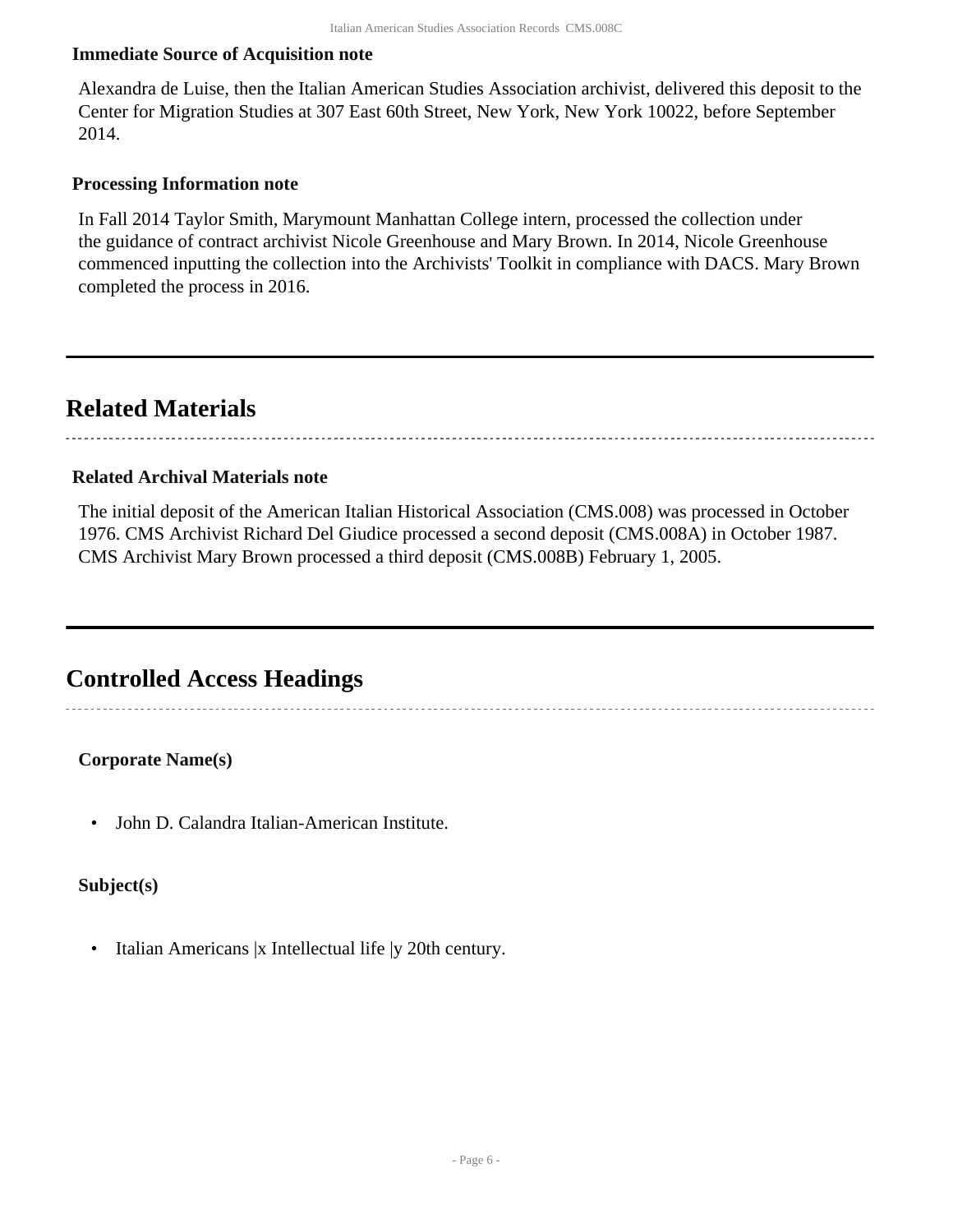# <span id="page-6-0"></span>**Collection Inventory**

<span id="page-6-2"></span><span id="page-6-1"></span>

| Series I: Frank J. Cavaioli Papers 1978-2015 (Bulk, 1978-1999)   |              |                |  |
|------------------------------------------------------------------|--------------|----------------|--|
|                                                                  | <b>Box</b>   | Folder         |  |
| American Committee on Italian Migration                          | $\mathbf{1}$ | $\mathbf{1}$   |  |
| American Committee on Italian Migration Newsletter and pamphlets | $\mathbf{1}$ | $\overline{2}$ |  |
| American Italian Historical Association Pamphlets                | $\mathbf{1}$ | 3              |  |
| Centennial publication                                           | $\mathbf{1}$ | $\overline{4}$ |  |
| Columbus publications                                            | $\mathbf{1}$ | 5              |  |
| Governor Andrew Houston Longino                                  | $\mathbf{1}$ | 6              |  |
| Growing Up Slavic in American                                    | $\mathbf{1}$ | $\tau$         |  |
| Italian American Encyclopedia                                    | $\mathbf{1}$ | 8              |  |
| Filippo Mazzei                                                   | $\mathbf{1}$ | 9              |  |
| <b>Series II: Publications 1979-2006</b>                         |              |                |  |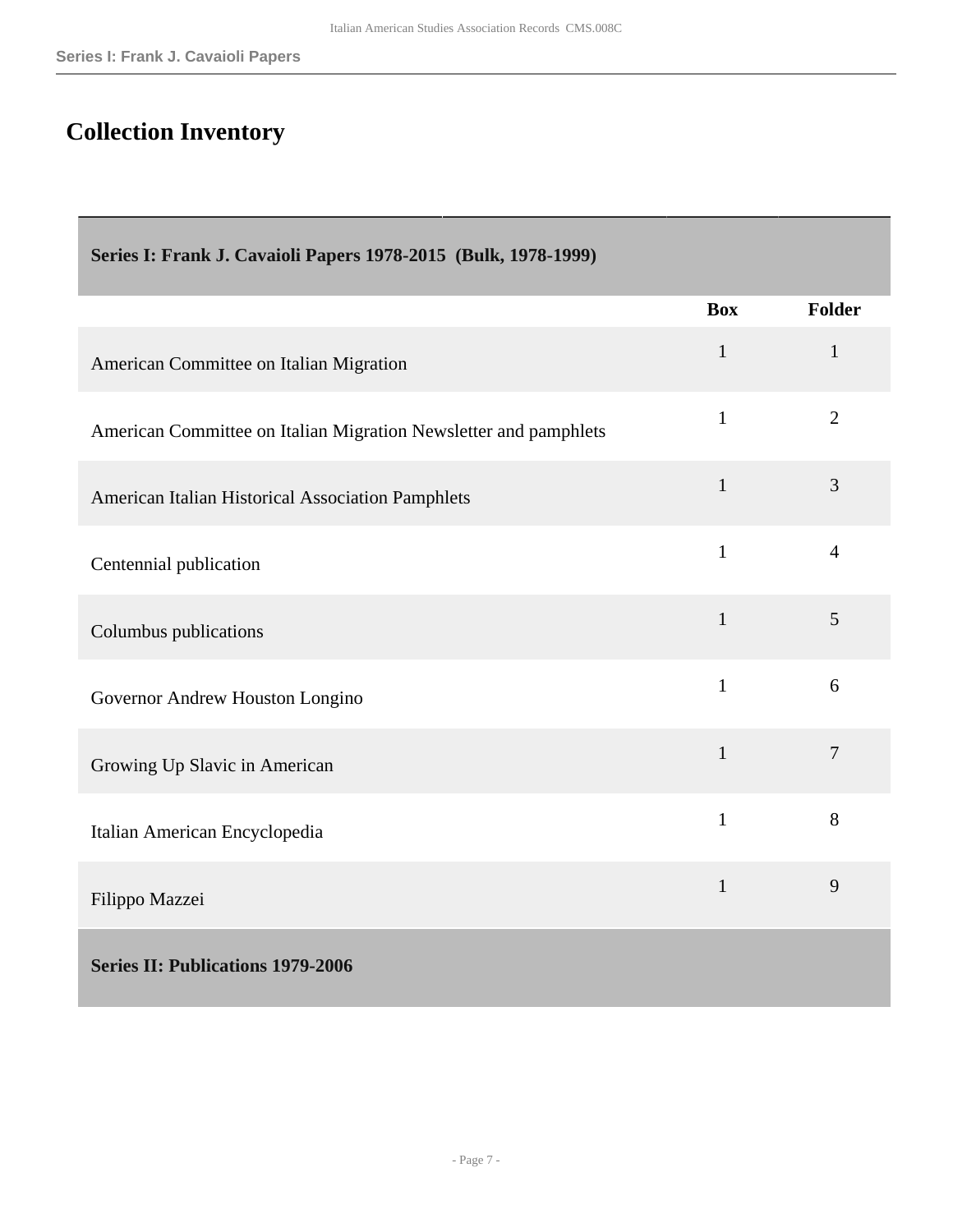### **Subseries A: Conference Proceedings 1998-2009**

|                                                        | <b>Box</b>     | <b>Folder</b> |
|--------------------------------------------------------|----------------|---------------|
| 31st Conference, New York City, New York 1998          | $\sqrt{2}$     | 10            |
| 33rd Conferemce, Lowell, Massachusetts 2000            | $\overline{2}$ | 11            |
| 34th Conference, Las Vegas, Nevada 2001                | $\overline{2}$ | 12            |
| 35th Conference, Chicago, Illinois 2002                | $\mathbf{2}$   |               |
| 36th Conference, Boca Raton, Florida 2003              | $\overline{2}$ | 14            |
| 37th Conference, Annapolis, Maryland 2004              | $\overline{2}$ | 15            |
| 39th Conference, Orlando, Florida 2006                 | $\overline{2}$ | 16            |
| 38th Conference, Los Angeles, California 2005          | $\overline{2}$ | 17            |
| 41st Conference, New Haven, Connecticut 2008           | $\overline{2}$ | 18            |
| 42nd Conference, Baton Rouge, Louisianna 2009          | $\overline{2}$ | 19            |
| 42nd Conference, Baton Rouge, Louisianna (copy 2) 2009 | $\overline{2}$ | 20            |
| <b>Subseries B: Newsletters 1988-2006</b>              |                |               |
|                                                        | <b>Box</b>     | <b>Folder</b> |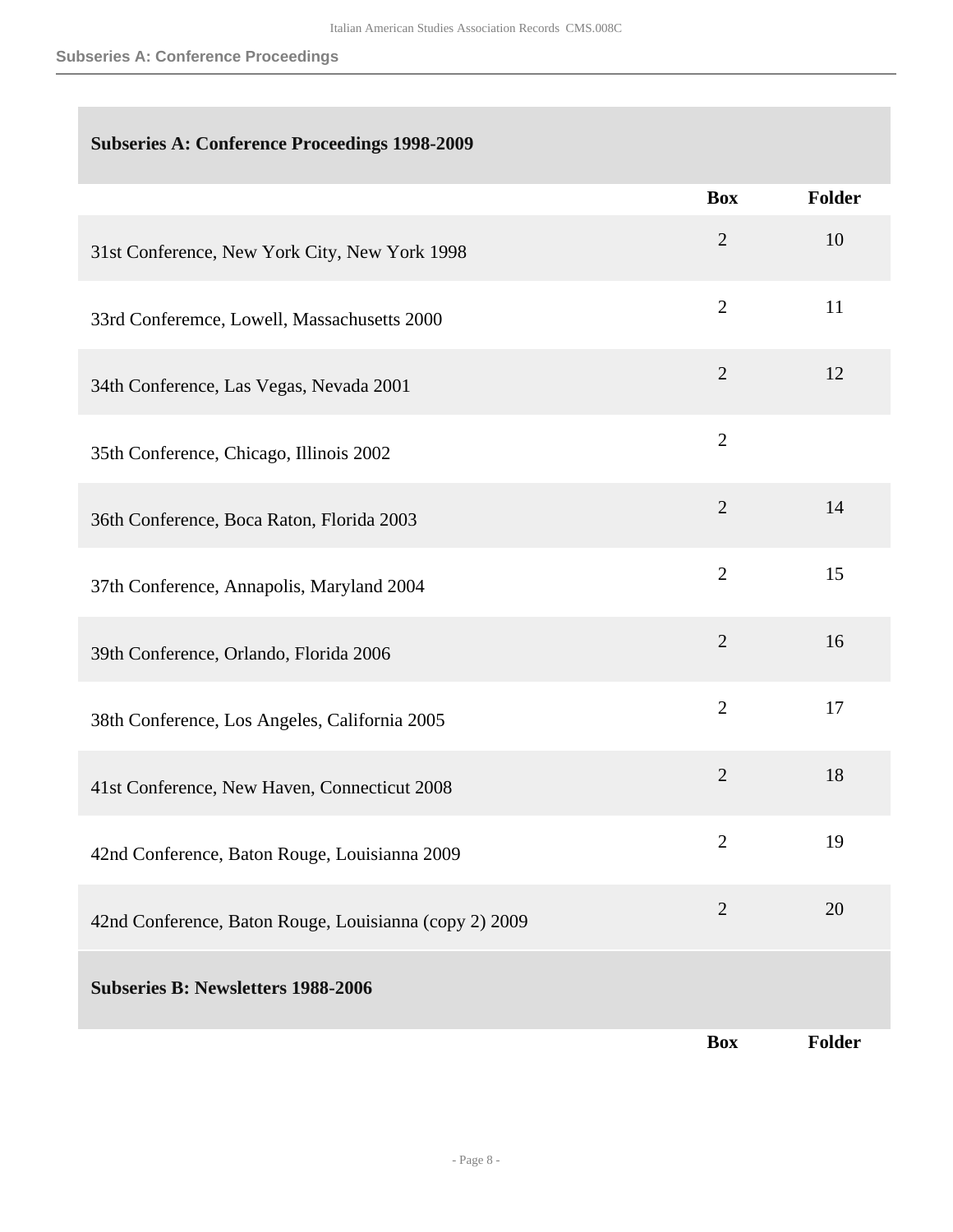**Subseries C: American Italian Historical Association Long Island Chapter C...**

<span id="page-8-0"></span>

| Ameirican Italian Historical Association Newsletter 1988-1991                                                 | $\overline{3}$  | 21           |
|---------------------------------------------------------------------------------------------------------------|-----------------|--------------|
| American Italian Historical Association Newsletter 1992-2000                                                  | 3               | 22           |
| American Italian Historical Association Newsletter 2001-2006                                                  | 3               | 23           |
| <b>Subseries C: American Italian Historical Association Long Island</b><br><b>Chapter Calendars 1979-1985</b> | <b>Box</b><br>3 | Folder<br>24 |
| <b>Subseries D: American Italian Historical Association</b><br>Directories 1979, 1987-1988                    | <b>Box</b><br>3 | Folder<br>25 |
| <b>Series III: Financials 1967-2010</b>                                                                       |                 |              |
|                                                                                                               | <b>Box</b>      | Folder       |
| Financials 1967                                                                                               | 3               | 26           |
| Financials 2001                                                                                               | 3               | 27           |
| Financials 2002                                                                                               | 3               | 28           |
| Financials 2003                                                                                               | 3               | 29           |
| Financials 2004                                                                                               | $\overline{4}$  | 30           |
| Financials 2005                                                                                               | $\overline{4}$  | 31           |
| Financials 2006                                                                                               | $\overline{4}$  | 32           |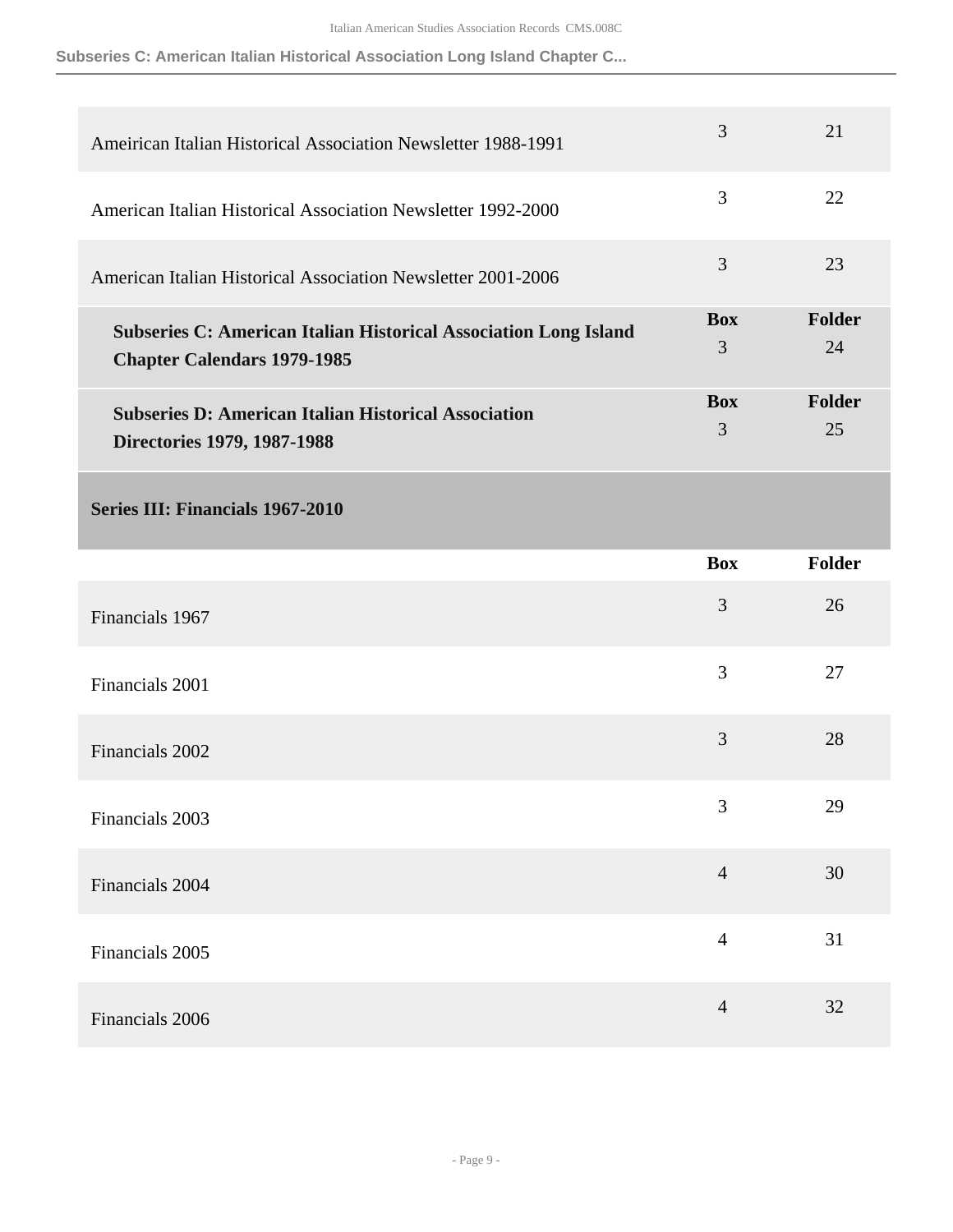<span id="page-9-0"></span>

| Financials 2007                                             | $\overline{4}$ | 33            |
|-------------------------------------------------------------|----------------|---------------|
| Financials 2008                                             | $\overline{4}$ | 34            |
| Financials 2009                                             | $\overline{4}$ | 35            |
| Financials 2010                                             | $\overline{4}$ | 36            |
| <b>Series IV: Papers 1990-2013</b>                          |                |               |
|                                                             | <b>Box</b>     | <b>Folder</b> |
| Pamphlets 1990-1991                                         | 5              | 37            |
| Bylaws c. 2000                                              | 5              | 38            |
| Annual Meeting 2001                                         | 5              | 39            |
| <b>Executive Meeting 2002</b>                               | 5              | 40            |
| Annual Meeting, Executive Meeting, Correspondence 2004-2005 | $\mathfrak{S}$ | 41            |
| Annual Meeting, Executive Meeting, Correspondence 2005-2006 | 5              | 42            |
| Annual Meeting, Executive Meeting, Correspondence 2006-2007 | 5              | 43            |
| Annual Meeting, Executive Meeting, Correspondence 2008      | 5              | 44            |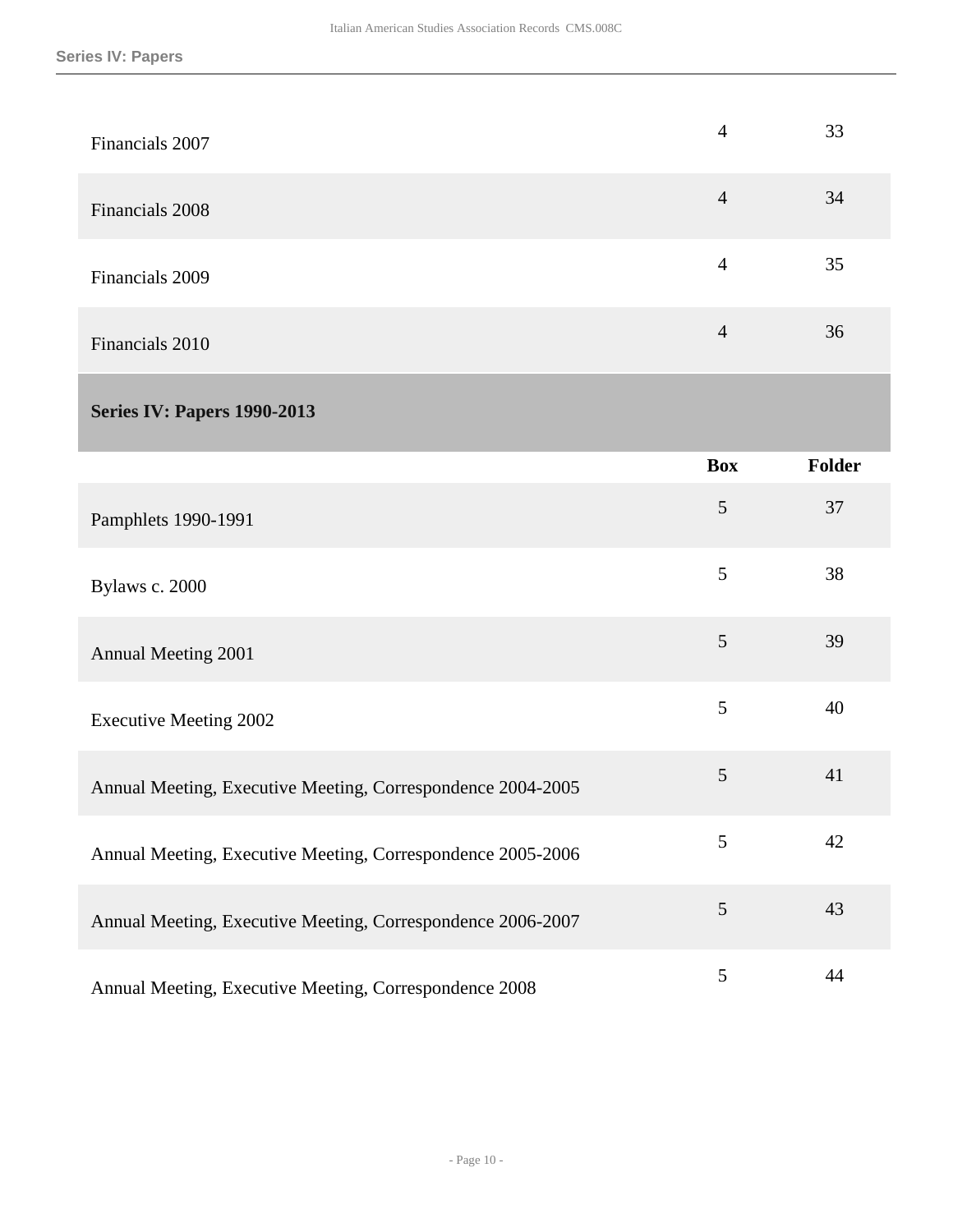| Conference Guidelines, Conference Program, Executive Meeting,<br>Correspondence 2009-2010 |   | 45 |
|-------------------------------------------------------------------------------------------|---|----|
| Conference Program 2011                                                                   |   | 46 |
| Meeting, Conference 2012                                                                  | 5 | 47 |
| Annual Meeting, Executive Meeting, Correspondence 2013                                    |   | 48 |

<span id="page-10-0"></span>**Series V: Digital 1998-2013** 

### **Subseries A: Compact Discs 1991-2013**

|                                                                                               | <b>Box</b> | Folder |
|-----------------------------------------------------------------------------------------------|------------|--------|
| Proceedings of the 24th Annual Conference, New Haven,<br>Connecticut 14-16 Nov. 1991          | 5          | 49     |
| Various 1999-2000                                                                             | 5          | 50     |
| Various 2001                                                                                  | 5          | 51     |
| Various 2002-2010                                                                             | 5          | 52     |
| American Italian Historical Association at American Historical<br>Association/Video 2004-2009 | 5          | 53     |
| Various 2006                                                                                  | 5          | 54     |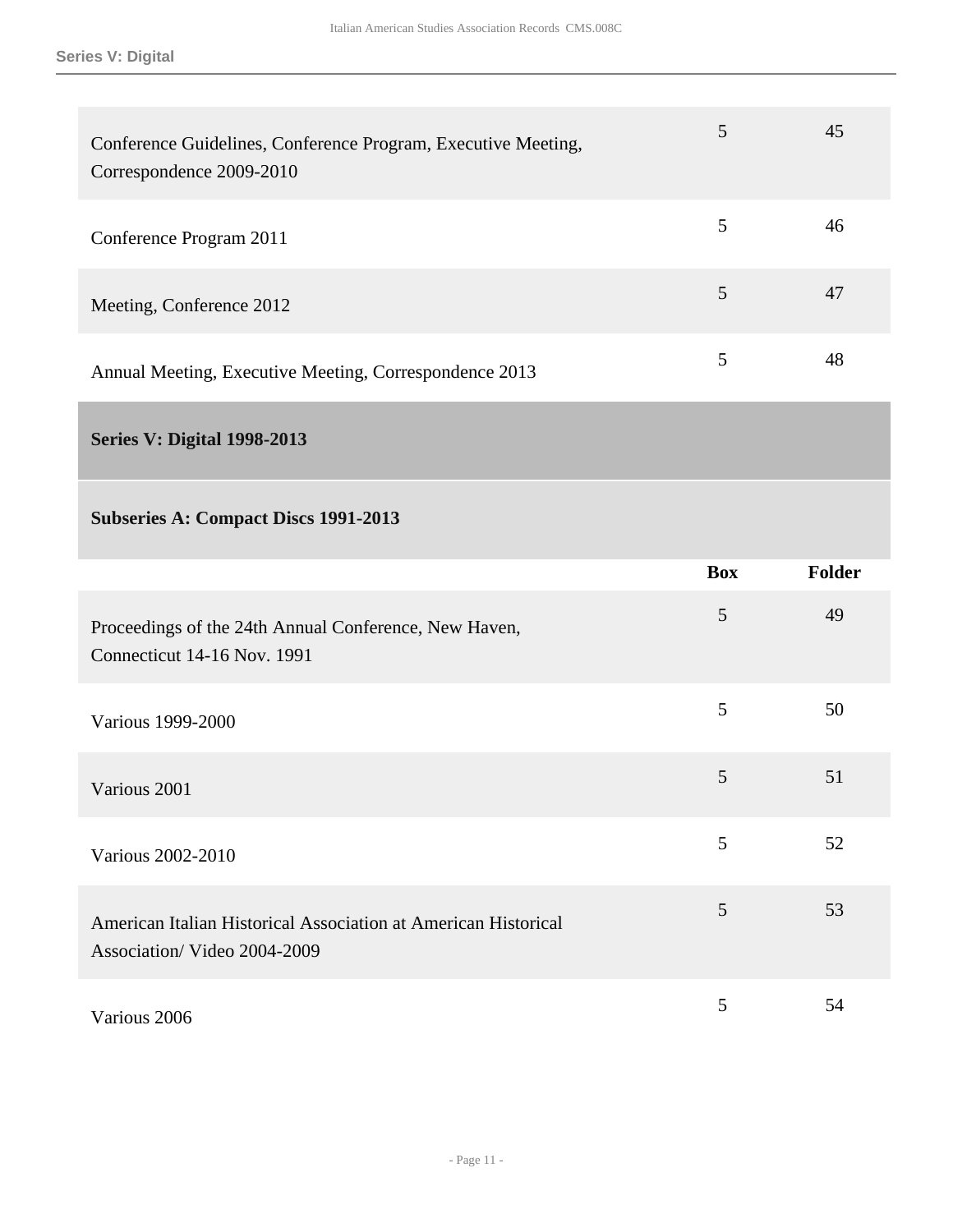**Subseries B: 3.5 Floppies**

| Italian American Studies Association Membership Database 22 Oct. 2013               | 5          | 55            |
|-------------------------------------------------------------------------------------|------------|---------------|
| <b>Subseries B: 3.5 Floppies 1998-2006</b>                                          |            |               |
|                                                                                     | <b>Box</b> | <b>Folder</b> |
| American Italian Historical Association Members 1998                                | 6          | 56            |
| Various 1999                                                                        | 6          | 57            |
| Various 1999                                                                        | 6          | 58            |
| Various, second from this year 1999                                                 | 6          | 59            |
| Labels 2001                                                                         | 6          | 60            |
| Various 2001                                                                        | 6          | 61            |
| Riviera Hotel 2001                                                                  | 6          | 62            |
| Executive Council Lists and Addresses 2001-2002                                     | 6          | 63            |
| Various 2001                                                                        | 6          | 64            |
| Various 2002                                                                        | $\sqrt{6}$ | 65            |
| Deposit, Dues Renewal, Dues Statement, Essay Conttest, Paid Members,<br>Emails 2002 | 6          | 2002          |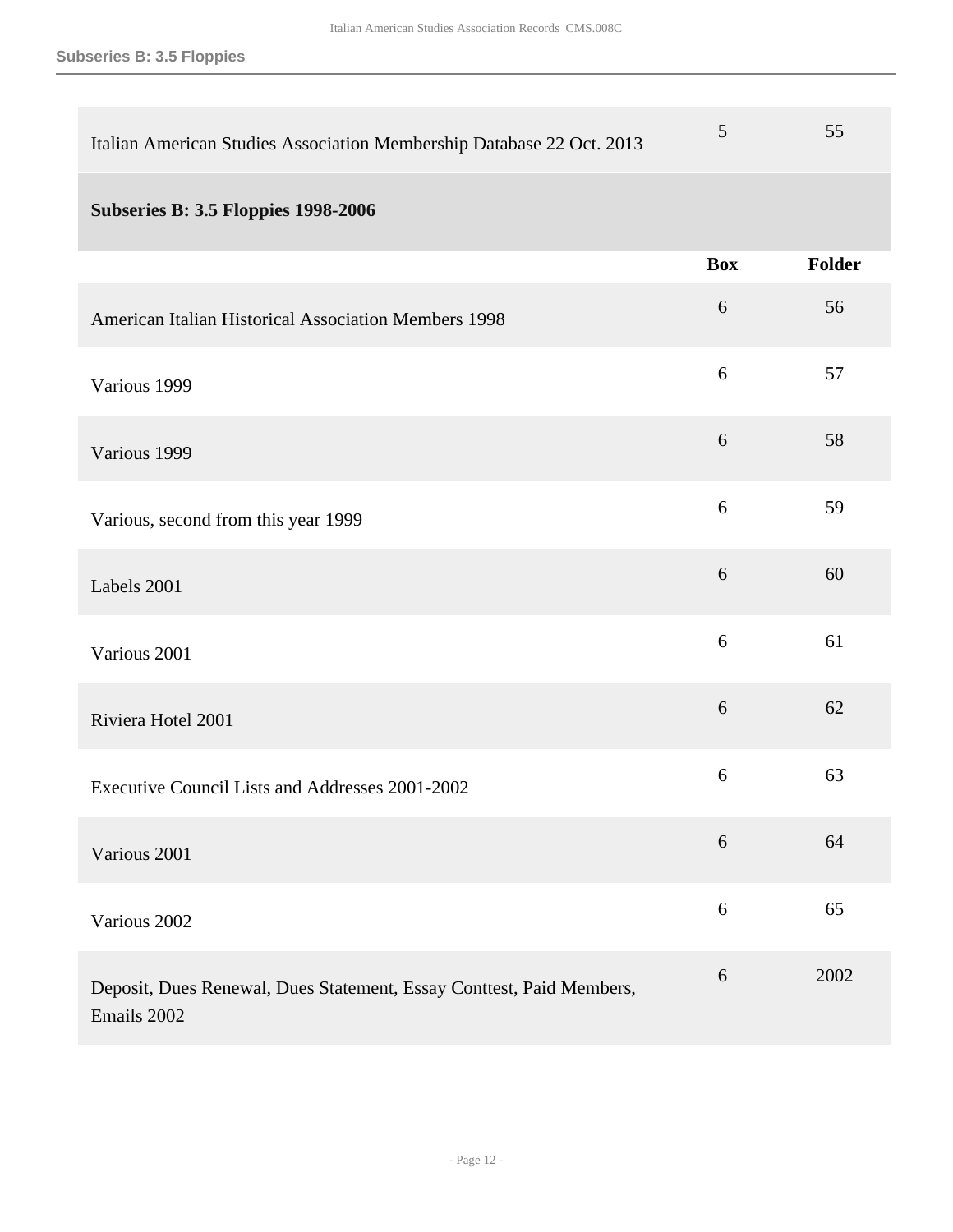| American Italian Historical Association Fall 2002                                 |               | 2002 |
|-----------------------------------------------------------------------------------|---------------|------|
| conforti, Curriculum Vita, Intro, Italian Essay, IA Storia, Phillip<br>Essay 2002 | $\mathfrak b$ | 68   |
| <b>Registration Sheet 2006</b>                                                    | h             | 69   |

 American Italian Historical Association. Italian American Studies Association. Series VI: Photographs 1974-2006

| Conference, Towson State College, Maryland 1974                                           |            |            |        |
|-------------------------------------------------------------------------------------------|------------|------------|--------|
|                                                                                           | <b>Box</b> | Folder     |        |
| Computer disks /                                                                          | 6          | 70         |        |
| tapes                                                                                     | <b>Box</b> | Folder     |        |
| Graphic materials                                                                         | 6          | 71         |        |
|                                                                                           |            | <b>Box</b> | Folder |
| Conference, Towson State College, Maryland 1974                                           |            | 6          | 72     |
| Conference, Queens College, Richard Gambino 1975                                          |            | 6          | 72     |
| Conference, Queens College, Luciano Iorizzo, Richard Gambino,<br>Salvatore La Gumina 1975 |            | 6          | 73     |
| Conference, Queens College, Luciano Iorizzo 1975                                          |            | 6          | 1975   |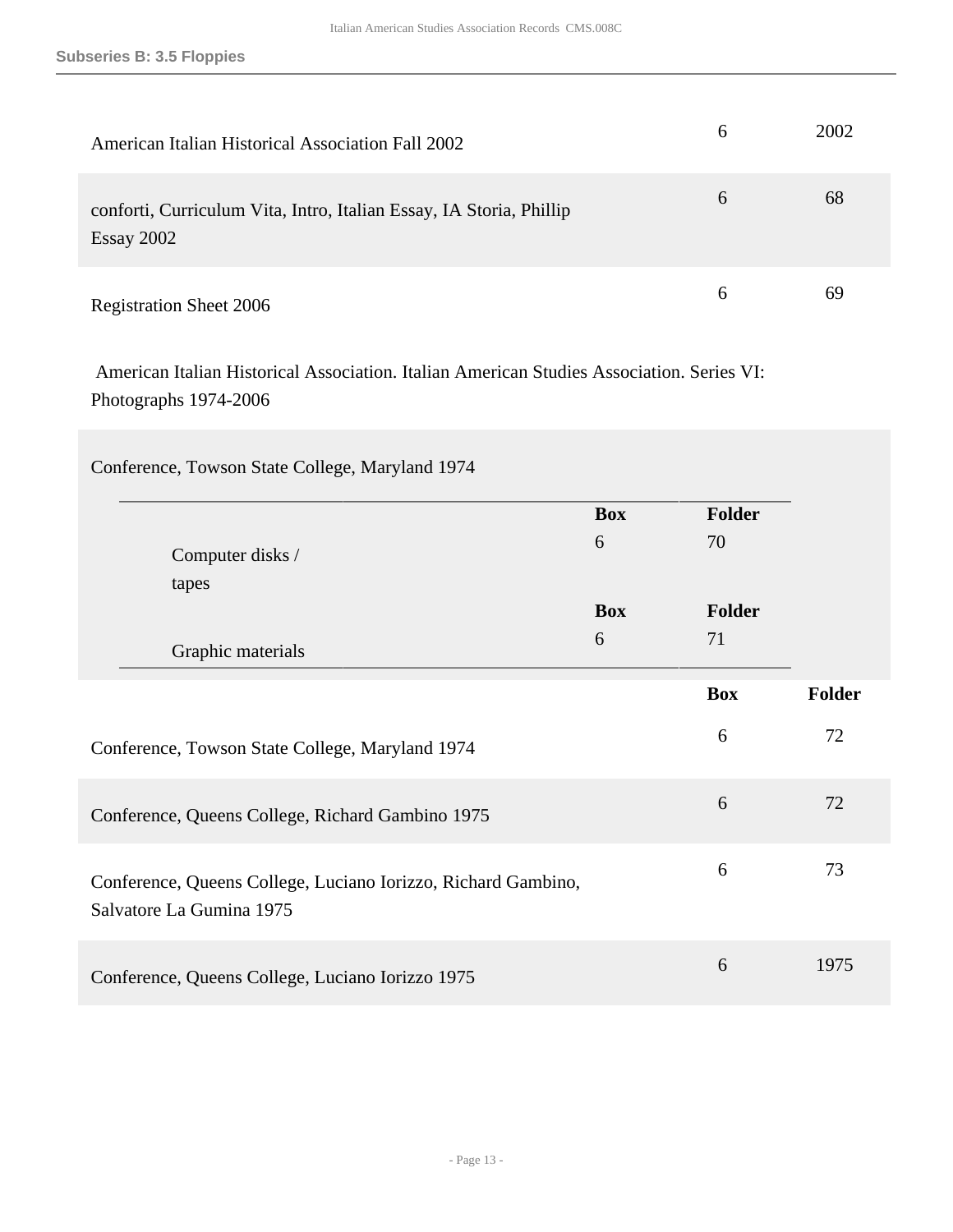| Conference, Queens College, Audience 1975                                                                           | 6 | 75 |
|---------------------------------------------------------------------------------------------------------------------|---|----|
| The State of Italian Research, Casa Italiana, Columbia University, New<br>York City, New York, Audience 1976        | 6 | 76 |
| The State of Italian Research, Casa Italiana, Columbia University, New<br>York, New York, Salvatore La Gumina 1976  | 6 | 77 |
| The State of Italian Research, Casa Italiana, Columbia University, New<br>York City, New York, Luciano Iorizzo 1976 | 6 | 78 |
| Conference, Brandeis University, Waltham, Massachusetts, Exterior 1977                                              | 6 | 79 |
| Conference, Brandeis University, Waltham, Massachusetts, Oscar<br>Handlin 1977                                      | 6 | 80 |
| Conference, Brandeis University, Waltham, Massachusetts, Panel 1977                                                 | 6 | 81 |
| Conference, Cleveland, Ohio, Holy Rosary Church 1978                                                                | 6 | 82 |
| Conference, Cleveland, Ohio, Peter Sammartino 1978                                                                  | 6 | 83 |
| Conference, Cleveland, Ohio, Al D'Emilio 1978                                                                       | 6 | 84 |
| Conference, Rutgers University, Peter Sammartino, Giovanni<br>Schiavo 1979                                          | 6 | 85 |
| Conference, Rutgers University, George E. Pozzetta, John Dullai(?) 1979                                             | 6 | 86 |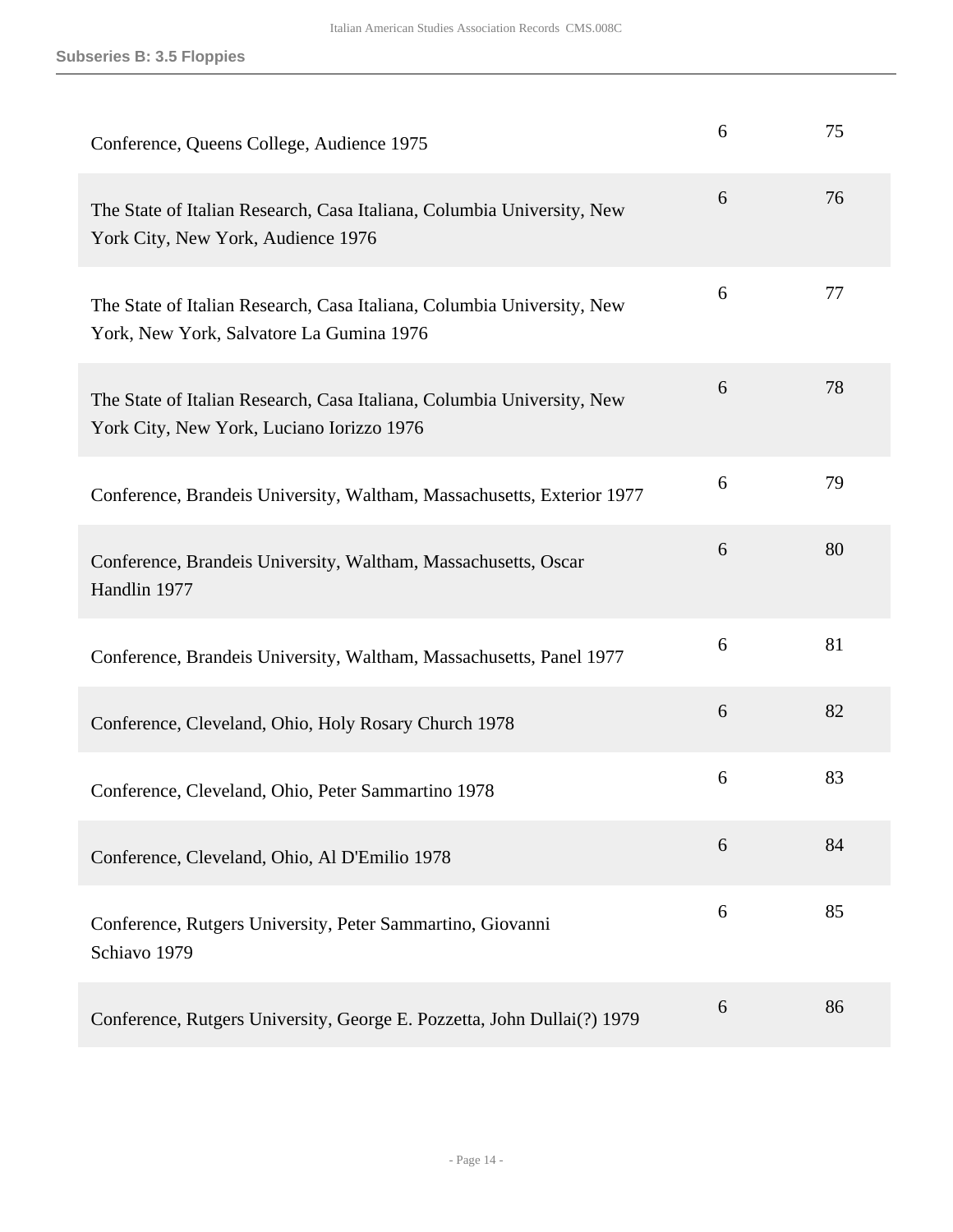| Conference, Rutgers University, Dominic Candeloro, Pietro Di Donato,<br>Lydio F. Tomasi 1979       | 6 | 87 |
|----------------------------------------------------------------------------------------------------|---|----|
| Conference, Rutgers University, Giovanni Schiavo 1979                                              | 6 | 88 |
| Conference, Rutgers University, Rudolph J. Vecoli, Giovanni E. Schiavo,<br>George E. Pozzetta 1979 | 6 | 89 |
| Conference, Rutgers University, Pietro Di Donato 1979                                              | 6 | 90 |
| Meeting, Chicago, Illinois, Frank J. Cavaioli 1980                                                 | 6 | 91 |
| Meeting, Chicago, Illinois, Richard Juliani, Rose Ann Rabiola, George E.<br>Pozzetta 1980          | 6 | 92 |
| Greenwich Village, A Zito's Bakery 1981                                                            | 6 | 93 |
| Greenwich Village, Corica D'Oro Bread Store 1981                                                   | 6 | 94 |
| University of Wisconsin at LaCrosse, the Reverend James Groppi 1976                                | 6 | 95 |
| Conference, Washington, D.C., Rudolph J. Vecoli, Luciano Iorizzo,<br>Salvatore La Gumina 1976      | 6 | 96 |
| Conference, Washington, D.C., Participants 1976                                                    | 6 | 97 |
| Anthony J. Tamburri 2004                                                                           | 6 | 98 |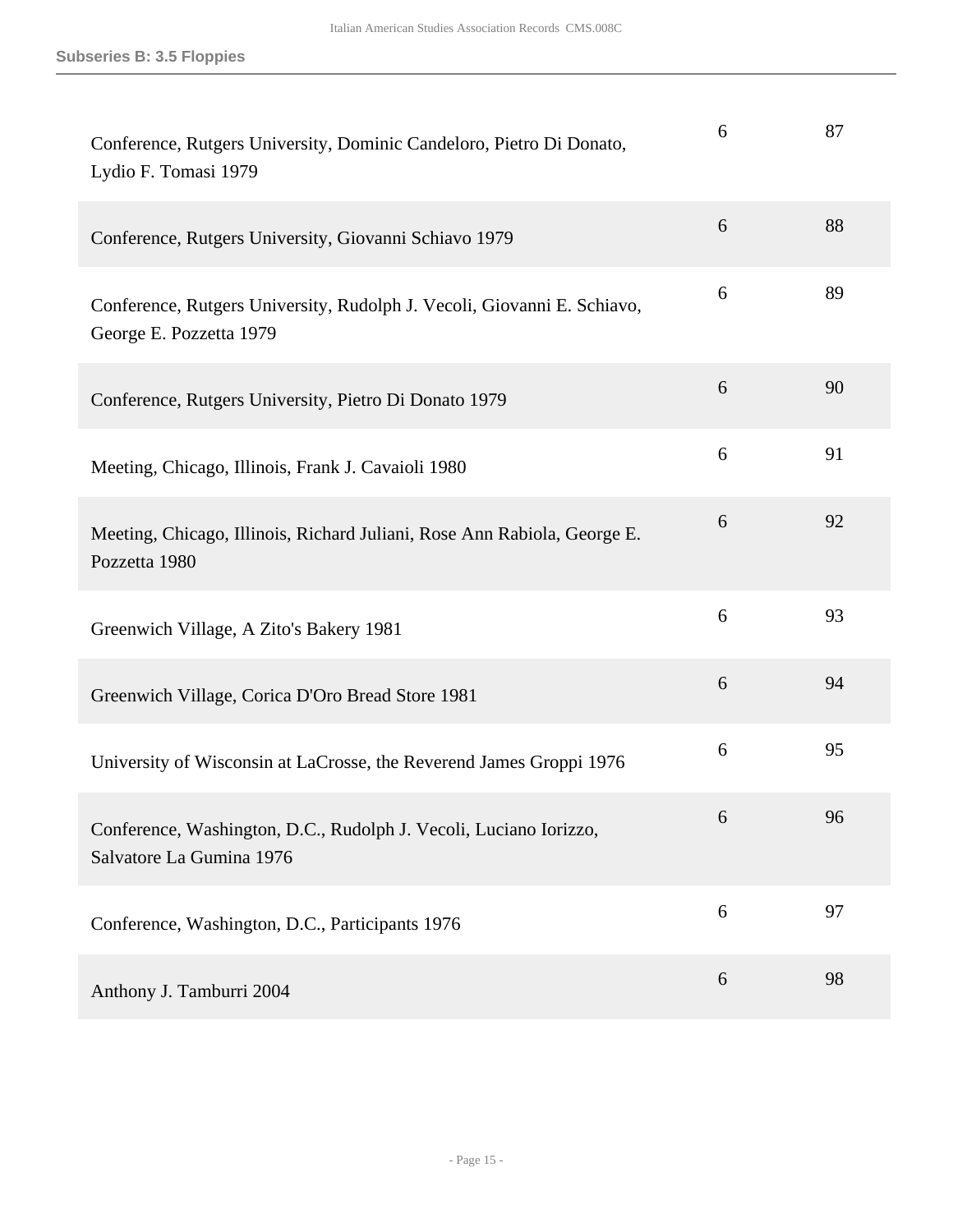| Robert Immordino and Joanne Pelligrano 2004                                                                                                            | 6 | 99  |
|--------------------------------------------------------------------------------------------------------------------------------------------------------|---|-----|
| Dominic Candeloro 2004                                                                                                                                 | 6 | 100 |
| Frank Pesci, Breanna Claude' 2004                                                                                                                      | 6 | 101 |
| Maria Elisa Ciavarelli, Teresa Cerasuola, Angela Danzi, salvatore J.<br>LaGumina, Jerome Krase, Suzanne Krase, Frank J. Cavaioli, Ernest<br>Rossi 2004 | 6 | 102 |
| Michael Di Viglio 2004                                                                                                                                 | 6 | 103 |
| Lawrence Di Stasi 2004                                                                                                                                 | 6 | 104 |
| Barbara A. Wolamin 2004                                                                                                                                | 6 | 105 |
| Rudolph J. Vecoli 2004                                                                                                                                 | 6 | 106 |
| Frank J. Cavaioli, Luciano Iorizzo, Jerome Krase 2004                                                                                                  | 6 | 107 |
| Angelo Tripicchio 2004                                                                                                                                 | 6 | 108 |
| Garibaldi Exhibit, Annapolis, Maryland, poster 2004                                                                                                    | 6 | 109 |
| Garibaldi Exhibit, Annapolis, Maryland, portrait 2004                                                                                                  | 6 | 110 |
| Signage, Annapolis, Maryland 2004                                                                                                                      | 6 | 111 |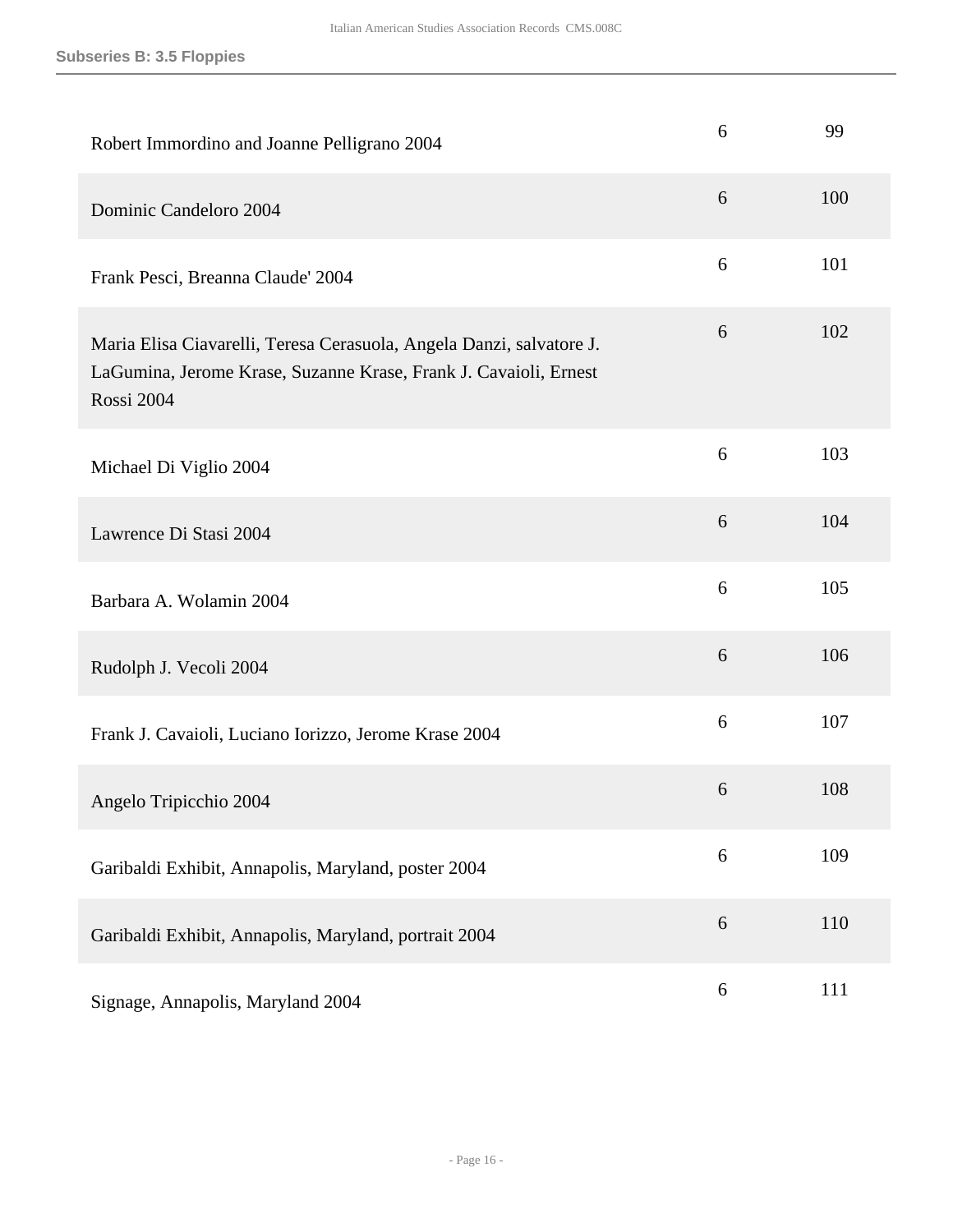| Julie LaGumina, Frank Sorrentino, Frank Femminella, Salvatore J.<br>LaGumina, Connie Femminella, Conference, Boca Raton, Florida 2003 | 6 | 115 |
|---------------------------------------------------------------------------------------------------------------------------------------|---|-----|
| Anthony Julian Tamburri, Conference, Boca Raton, Florida 2003                                                                         | 6 | 112 |
| Franco Mulas, Salvatore J. LaGumina, unidentified woman and Luciano<br>Iorizzo, Conference, Boca Raton, Florida 2003                  | 6 | 113 |
| Janet Worrall, Frank Samparo, Frank J. Cavaioli, Carol Albright Bonomo,<br>Birge Albright, Conference, Boca Raton, Florida 2003       | 6 | 114 |
| Edward Albert Maruggi and Joe Conforti, Conference, Boca Raton,<br>Florida 2003                                                       | 6 | 116 |
| Anthony J. Tamurri, Janet Worrall, Dominic Candeloro, Conference, Boca<br>Raton, Florida 2003                                         | 6 | 117 |
| Mary Jo Bona, Conference, Boca Raton, Florida 2003                                                                                    | 6 | 118 |
| Dion DeMucci, Conference, Boca Raton. Florida 1003                                                                                    | 6 | 119 |
| Angelo Tripicchio, Conference, Boca Raton, Florida 2003                                                                               | 6 | 120 |
| Frank Sorrentino, Conference, Boca Raton, Florida 2003                                                                                | 6 | 121 |
| Frank Pesci, Frank Alduino, Frank Femminella and Connie<br>Femminella, Conference, Boca Raton, Florida 2003                           | 6 | 122 |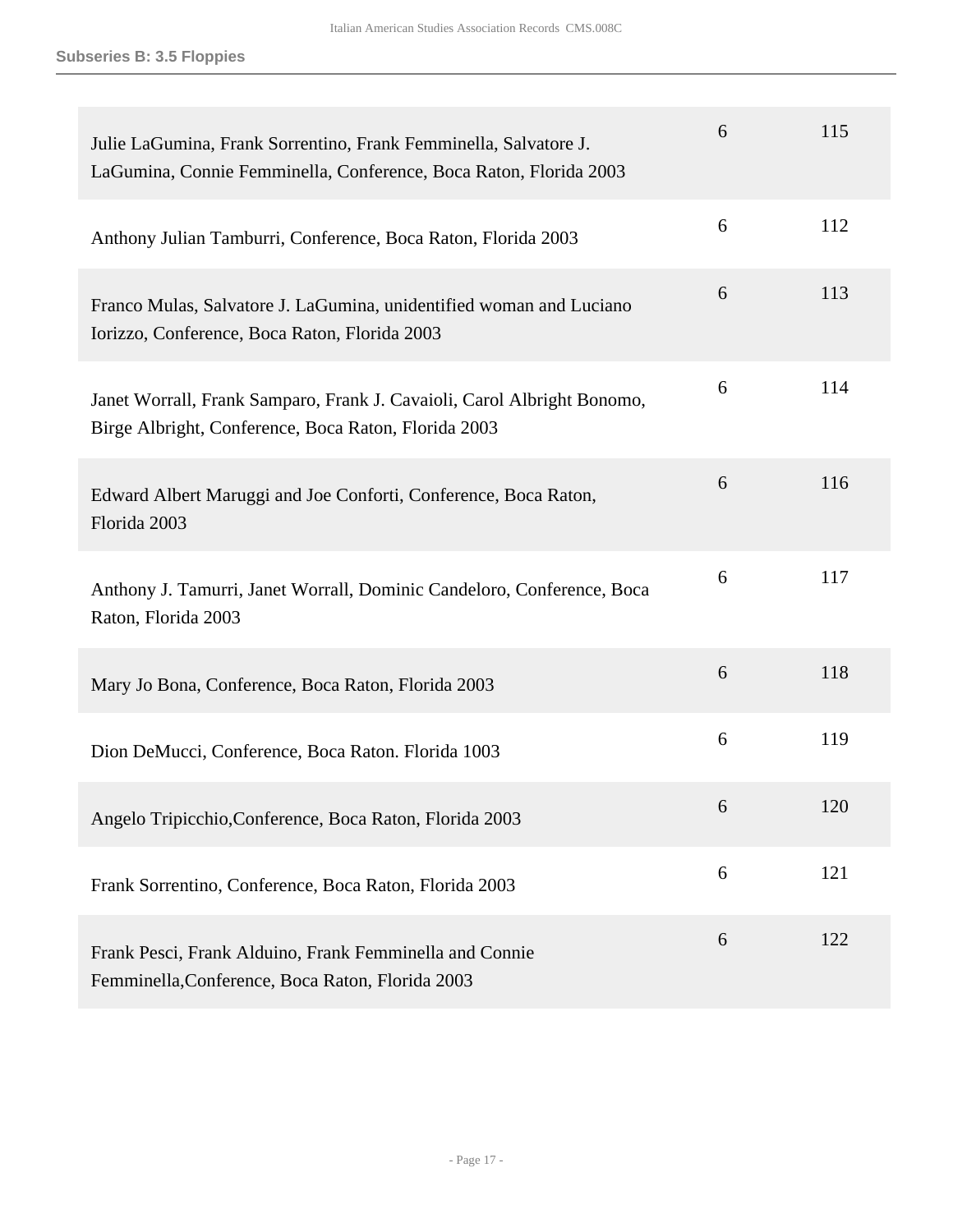| Emelise Aleandri, Conference, Boca Raton, Florida 2003                                                                                                                         | 6 | 123 |
|--------------------------------------------------------------------------------------------------------------------------------------------------------------------------------|---|-----|
| Edward Albert Maruggi, Conference, Boca Raton, Florida 2003                                                                                                                    | 6 | 124 |
| Frank Sorrentino, John La Corte, Anthony J. Tamurri, Conference, Boca<br>Raton, Florida 2003                                                                                   | 6 | 125 |
| Anthony J. Tamburri, Dominic Candeloro, Savlatore J. LaGumina,<br>Fred Gardaphe, Frank A. Cavaioli, Frank Femminella, Luciano Iorizzo,<br>Conference, Boca Raton, Florida 2003 | 6 | 126 |
| Frank j. Cavaioli, Frank Femminella, Salvatore LaGumina, Lorraine<br>Cavaioli, Connie Femminella, Julia LaGumina, Conference, Boca Raton,<br>Florida 2003                      | 6 | 127 |
| Salvatore LaGumina, Carol Bonomi Albright, Rudolph J. Vecoli,<br>Conference, Chicago, Illinois 2002                                                                            | 6 | 128 |
| Gary Mormino and Ernesto Rossi, Conference, Chicago, Illinois 2002                                                                                                             | 6 | 129 |
| Rudolph J. Vecoli, Ernesto Rossi, E. Milano, B. Arcudi and R. Kennoff,<br>Conference, Chicago, Illinois 2002                                                                   | 6 | 130 |
| Mario Aste, Dominic Candeloro, Teresa Ceresuola and Ed Maruggi,<br>Executive Council Meeting, Chicago, Illinois 2002                                                           | 6 | 131 |
| Dominic Candeloro, Frank Sorrentino, Anthony J. Tamburri, Mario Aste,<br>Conference, Chicago, Illinois 2002                                                                    | 6 | 132 |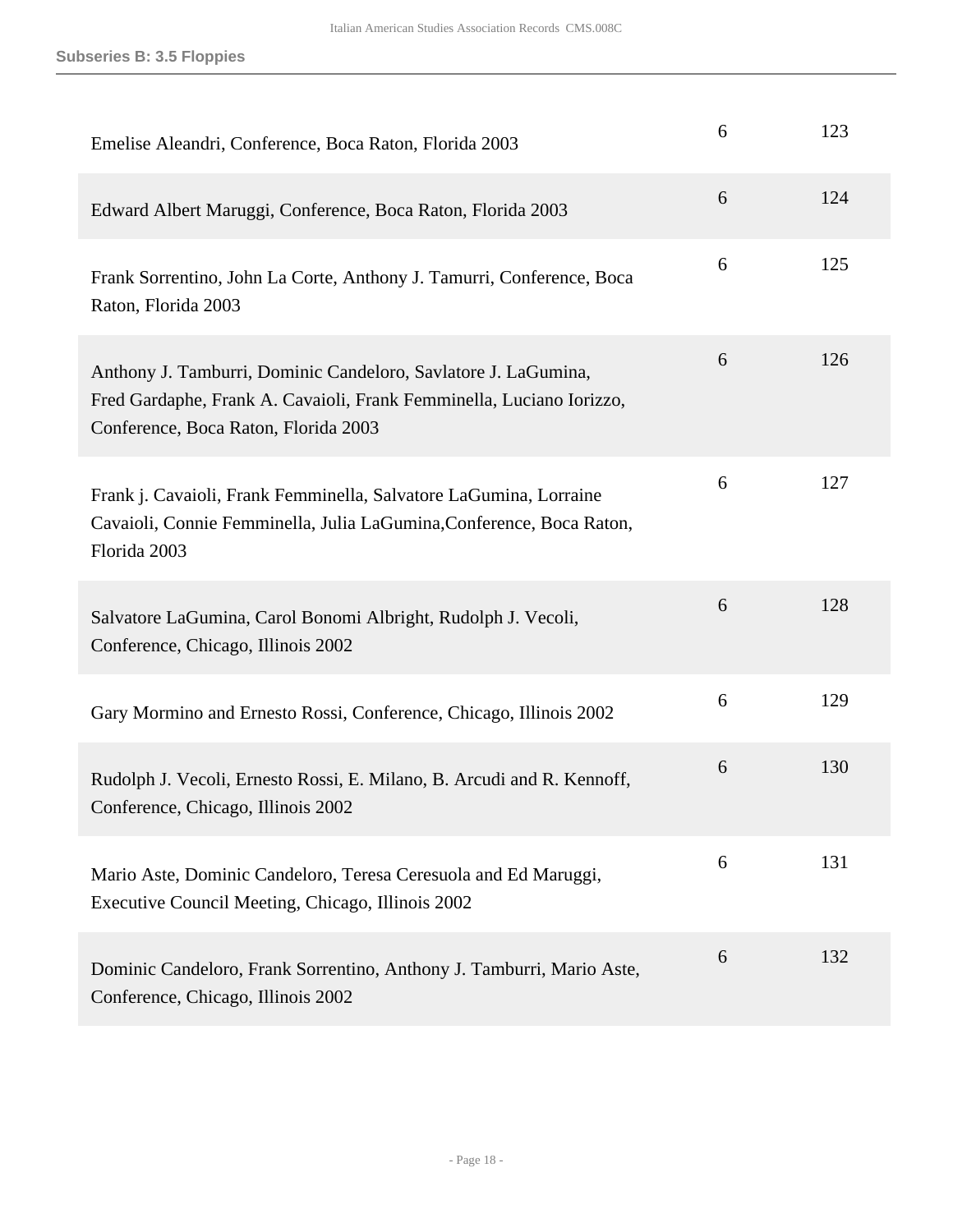| Angelo Tripicchio, Angela Danzi, Teresa Ceresuolo, G. Nardine<br>and Salvatore J. LaGumina, Executive Council Meeting, Chicago,<br>illinois 2002 | 6 | 133 |
|--------------------------------------------------------------------------------------------------------------------------------------------------|---|-----|
| Rudolph J. Vecoli and Salvatore J. LaGumina, Conference, Chicago,<br>Illinois 2002                                                               | 6 | 134 |
| <b>Empty folder</b>                                                                                                                              | 6 | 135 |
| Jerome Krase, William Egelman, Salvatore J. LaGumina, L. Baldassaro,<br>Conference, Las Vegas, Nevada 2001                                       | 6 | 136 |
| Italina-American Club of Southern Nevada plaque, Las Vegas,<br>Nevada 2001                                                                       | 6 | 137 |
| Bruno Arcudi, John Arcudi, R. Miele, J. Fioravanti, Frank Sorrentino,<br>Jerome Krase, Executive Council Meeting, Lass Vegas, Nevada 2001        | 6 | 138 |
| John Arcudi, Bruno Arcudi, Leo Carlino, Conference, Las Vegas,<br>Nevada 2001                                                                    | 6 | 140 |
| Executive Council, Lowell, Massachusetts 2000                                                                                                    | 6 | 141 |
| Luciano Iorizzo, Conference, Lowell, Massachusetts 2000                                                                                          | 6 | 142 |
| Luciano Iorizzo and Salvatore J. LaGumina, Conference, Lowell,<br><b>Massachusetts 2000</b>                                                      | 6 | 143 |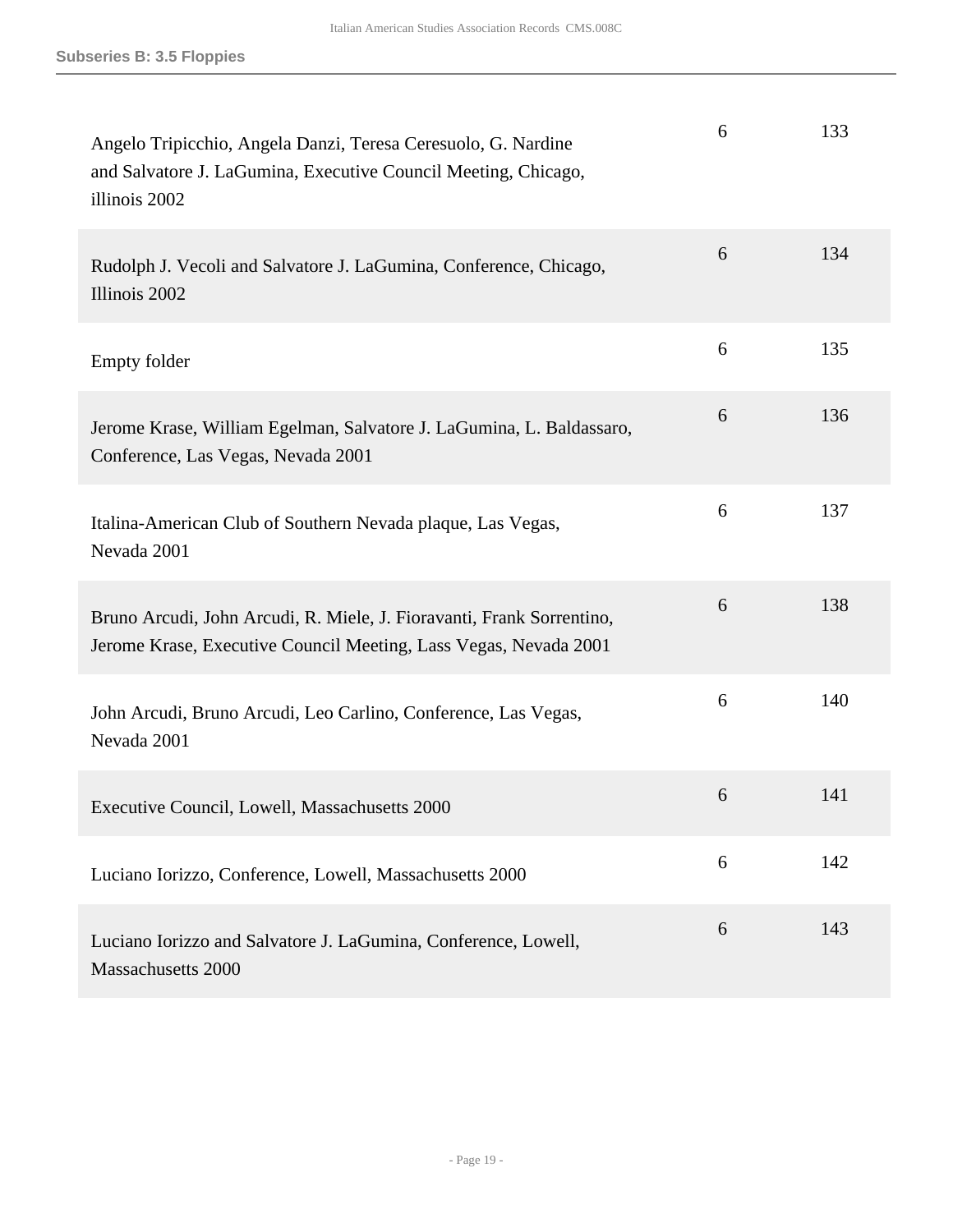| Fred Gardaphe and Mario Aste, Conference, Lowell, Massachuetts 2000                                          | 6 | 144 |
|--------------------------------------------------------------------------------------------------------------|---|-----|
| William Egelman and Joseph Varacalli, Conference, Lowell,<br><b>Massachuetts 2000</b>                        | 6 | 145 |
| Judy Bessette, leo Marcello, Bartolomeo Di Petrillo, Conference, Lowell,<br>Massachusetts 2000               | 6 | 146 |
| Peter Vellon, Edward Albert Marruggi, Stefano Luconi, Jerome Krase,<br>Conference, Lowell, Massachuetts 2000 | 6 | 147 |
| Mario Aste, Salvatore J. LaGumina, Luciano Iorizzo, Conference, Lowell,<br>Massachusetts 2000                | 6 | 148 |
| Luciano Iorizzo, Frank J. Cavaioli, Mario Aste, Conference, Lowell,<br>Massachusetts 200                     | 6 | 149 |
| Edward Albert Maruggi, Janet Worrall, Dominic Candeloro, Conference,<br>Lowell, Massachusetts 2000           | 6 | 150 |
| Paola Sensi isolani, Conference, San Francisco, California 1999                                              | 6 | 151 |
| Dominic Candeloro and Emelise Aleandri, Conference, San Francisco,<br>California 1999                        | 6 |     |
| Ann Rabiola Miele and Lorraine Cavaioli, Conference, San Francisco,<br>California 1999                       | 6 | 153 |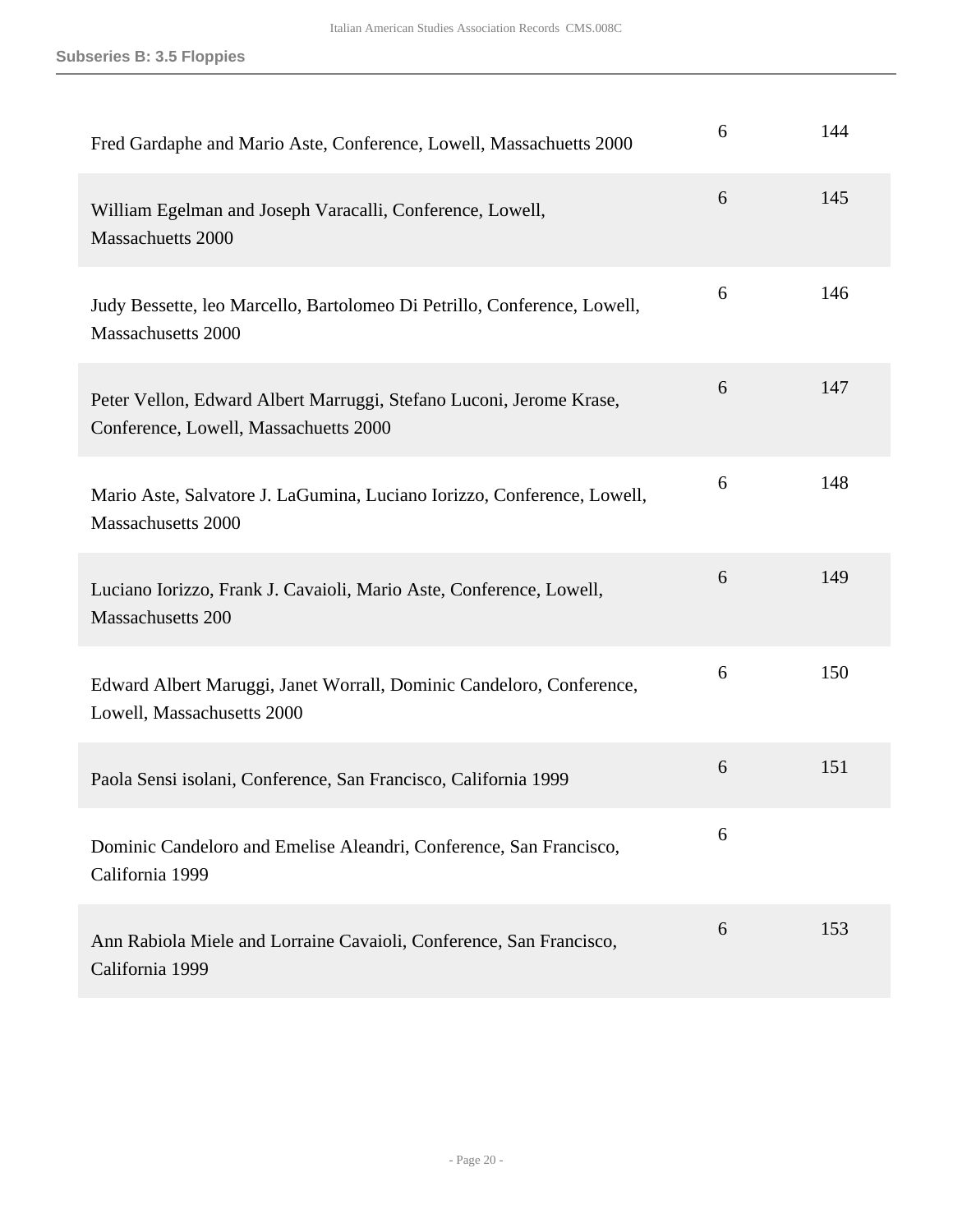| Andrew Rolle, Conference, San Francisco, California 1999                                                          | 6 | 154 |
|-------------------------------------------------------------------------------------------------------------------|---|-----|
| Andrew Rolle, Janet Worrall, Conference, San Francisco, California 1999                                           | 6 | 156 |
| Larry Di Stasi, Conference, San Francisco 1999                                                                    | 6 | 156 |
| Fred Gardaphe, Conference, San Francisco, California 1999                                                         | 6 | 157 |
| Dana Gioa, Conference, San Francisco, California 1999                                                             | 6 | 158 |
| Frank J. Cavaioli, Salvatore J. LaGumina and Carol Bonomi Albright,<br>Conference, San Francisco, California 1999 | 6 | 159 |
| Frank J. Cavaioli, Conference, San Francisco, California 1999                                                     | 6 | 160 |
| Paola Sensi-Isolani, Conference, San Francisco, California 1999                                                   | 6 | 161 |
| Diane Vecchio and Angela Danzi, New York City, New York 1998                                                      | 6 | 162 |
| Daniela Gioseffi, Conference, New York City, New York 1998                                                        | 6 | 163 |
| Teresa Ceresuola, Conference, New York City, New York 1998                                                        | 6 | 164 |
| Elizabeth Messina, Conference, New York City, New York 1998                                                       | 6 | 165 |
| New-York Historical Society Exhibit 1999                                                                          | 6 | 166 |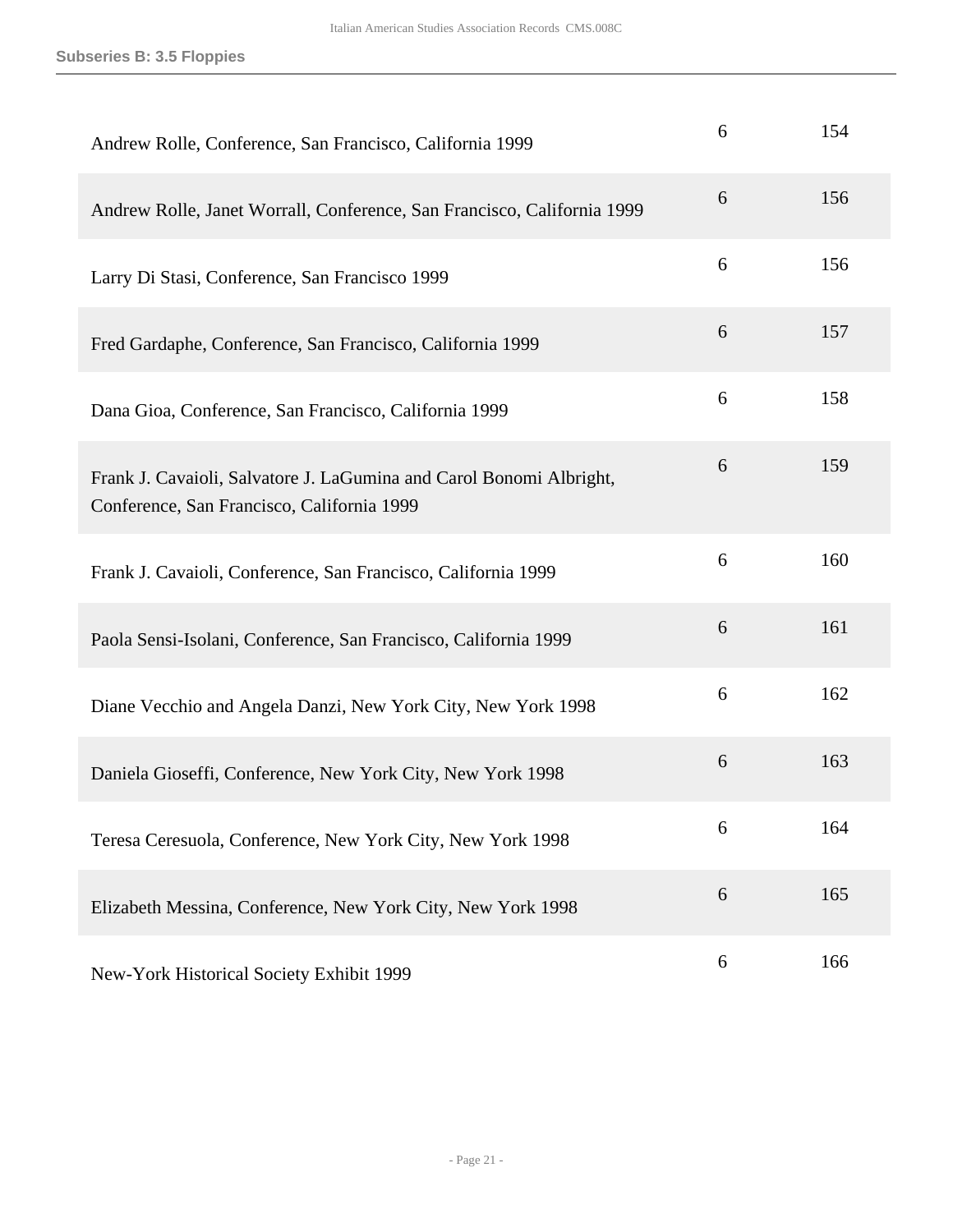| Fred Gardaphe 1998                                                                         | 6              | 167 |
|--------------------------------------------------------------------------------------------|----------------|-----|
| Edeward Albert Maruggi, Conference, New York City, New York 1998                           | 6              | 168 |
| Judge Nathaniel R. Jones and Elizabeth Messina, Conference, Cleveland,<br><b>Ohio 1997</b> | 6              | 169 |
| Vincenzo Milione and Salvatore J. LaGumina, Conference, Conference,<br>Cleveland, Ohio     | 6              | 170 |
| Jerome Krase and Nathaniel R. Jones, conference, Cleveland, Ohio 1997                      | 6              | 171 |
| Fred Gardaphe, Conference, Cleveland, Ohio 1997                                            | 6              | 172 |
| Joe Ventura and Vicenzo Miglione, Conference, Cleveland, Ohio 1997                         | 6              | 173 |
| Salvatore J. LaGumina and Frank Samparo, Conference, Cleveland,<br><b>Ohio 1997</b>        | 6              | 174 |
| Fred Gardaphe, Conference, Cleveland, Ohio 1997                                            | 6              | 175 |
| Fred Gardaphe, Conference, Cleveland, Ohio                                                 | 7              | 176 |
| Rufolph J. Vecoli. Conference, Cleveland, Ohio 1997                                        | $\overline{7}$ | 177 |
| Signage, Conference, Cleveland, Ohio 1997                                                  | 7              | 178 |
| Joe D'Andrea and Fred Gardaphe, Conference, Cleveland                                      | 7              | 179 |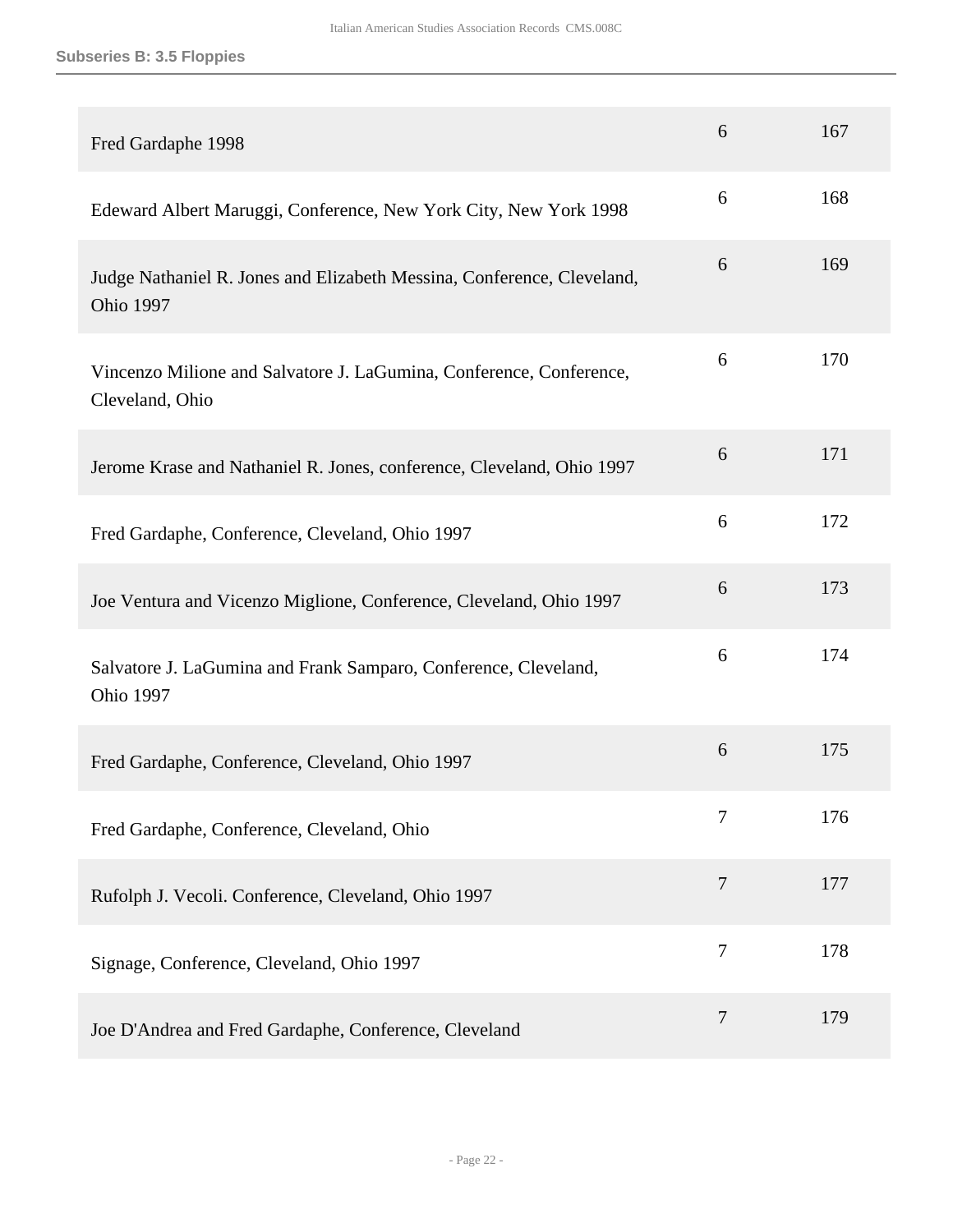| Ed Marruci, Conference, Pittsburgh, Pennsylvania                                                                                                                   | 7                | 180             |
|--------------------------------------------------------------------------------------------------------------------------------------------------------------------|------------------|-----------------|
|                                                                                                                                                                    | <b>Box</b>       | <b>Envelope</b> |
| Joe D'Andrea, Conference, Pittsburgh, Pennsylvania 1996                                                                                                            | $\tau$           | 181             |
|                                                                                                                                                                    | <b>Box</b>       | Folder          |
| Stefano Luconi 1996                                                                                                                                                | $\tau$           | 182             |
| Frank J. Cavaioli, Conference, Pittsburgh, Pennsylvania                                                                                                            | $\tau$           | 183             |
| Frank Cavaioli and Frank Sorrento, Conference, Pittsburgh,<br>Pennsylvania 1996                                                                                    | $\boldsymbol{7}$ | 184             |
| Sam Patti, Conference, Pittsburgh, Pennsylvania 1996                                                                                                               | 7                | 185             |
| Salvatore J. La Gumina, Conference, Pittsburgh, Pennsylvania 1996                                                                                                  | 7                | 186             |
| Mario Aste, Biose Rimanelli and Franco Mulas, Conference, Pittsburgh,<br>Pennsylvania 1996                                                                         | 7                | 187             |
| Phillip J. Cannistraro, Conference, Pittsburgh, Pennsylvania 1996                                                                                                  | 7                | 188             |
| Gary Mormino, Conference, Pittsburgh, Pennsylvania 1996                                                                                                            | 7                | 189             |
| Vincenzo Milone, Dominic Candeloro, Salvatore J. La Gumina, Gary<br>Mormino, Mario Aste, unidentified, Giose Rimanelli, Frank J. Cavaioli<br>and Franco Mulas 1996 | 7                | 190             |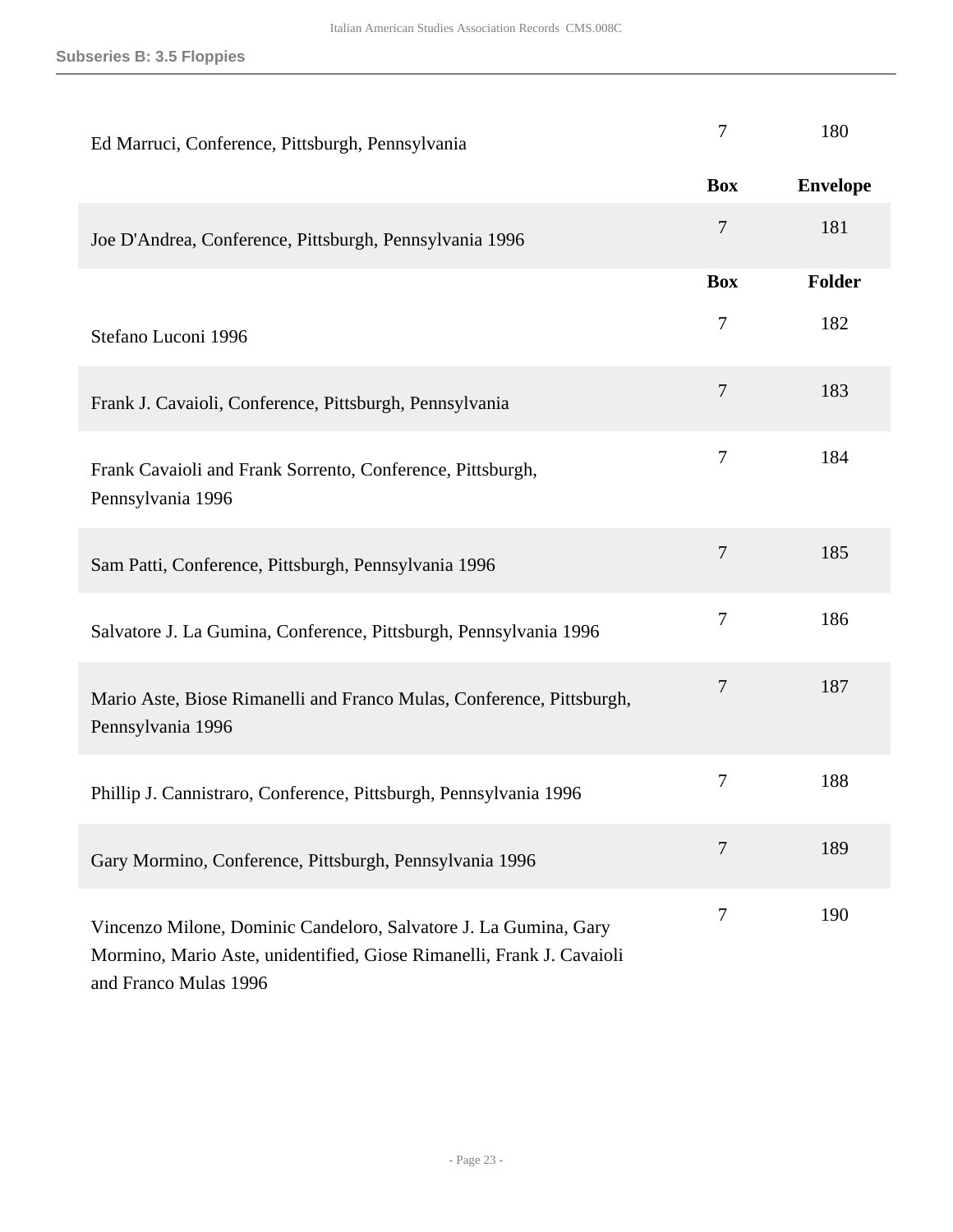| Richard N. Juliani, Conference, Pittsburgh, Pennsulvania 1996                                   | 7              | 191 |
|-------------------------------------------------------------------------------------------------|----------------|-----|
| Richard Gambino, Conference, Chicago, Illinois 1994                                             | $\overline{7}$ | 192 |
| John Duff, Conference, Chicago, Illinois 1994                                                   | $\overline{7}$ | 193 |
| Anthony Julian Tamburri, Conference, Chicago, Illinois 1994                                     | $\tau$         | 194 |
| Lucia Chiavola Birnbaum, Conference, Chicago, Illinois 1994                                     | $\overline{7}$ | 195 |
| Jerome Krase, Judge Dominic Massaro, Pelham Manor, New York 1993                                | $\tau$         | 196 |
| Judge Dominic Massaro, Salvatore J. La Gumina, Domnic Candeloro,<br>Pelham Manor, New York 1993 | $\overline{7}$ | 197 |
| Fred Gardaphe, Mario Aste, Judge Dominic Massaro, M. La Sorta, Pelham<br>Manor, New York 1993   | 7              | 198 |
| Carol Bonomo Albright, Pelham Manor, New York 1993                                              | $\overline{7}$ | 199 |
| Judy De Sena, Joe Bentivegna, Pelham Manor, New York 1993                                       | $\tau$         | 200 |
| Salvatore J. La Gumina, Teresa Cerasuola, Pelham Manor, New<br><b>York 1993</b>                 | 7              | 201 |
| Fred Gardapha, Pelham Manor, New York 1993                                                      | $\overline{7}$ | 202 |
| Marco Pezzano (?), Casa Italian, Washington, D.C. 1992                                          | $\overline{7}$ | 203 |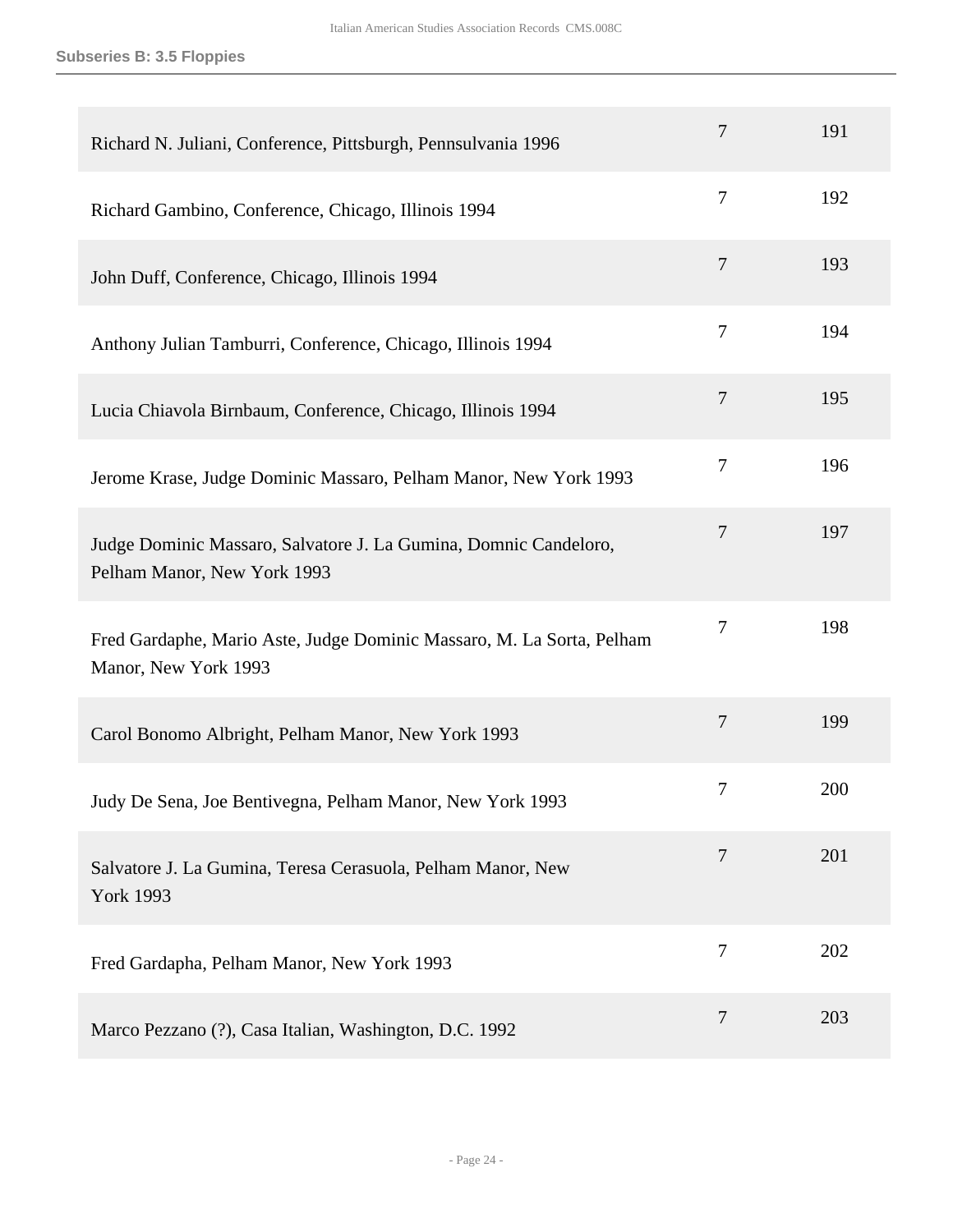| Lucia Chiavola Birnbaum, Casa Italiana, Washington, D.C. 1992                                  | 7              | 204 |
|------------------------------------------------------------------------------------------------|----------------|-----|
| Joseph Varacalli, Matteo Cannizzaro, Sal Primeggia, Conference, New<br>Haven, Connecticut 1991 | $\overline{7}$ | 205 |
| Matteo Cannizzaro, Conference, New Haven, Connecticut 1991                                     | 7              | 206 |
| American-Italian Study Center of the South, New Orleans, Louisiana 1990                        | 7              | 207 |
| American-Italian Activities Center, New Orleans, Louisiana 1990                                | 7              | 208 |
| American-Italian Renaissance Foundation Museum and Library, New<br>Orleans, Louisiana 1990     | $\overline{7}$ | 209 |
| Joseph V. Scelsa and Joseph Maselli, Conference, New Orelans,<br>Louisiana                     | $\overline{7}$ | 210 |
| Judge Dominic Massaro 1990                                                                     | $\overline{7}$ | 211 |
| Executive Council with Josep Maselli, New Orleans, Louisiana 1990                              | 7              | 212 |
| Salvatore J. La Gumina and Donomic Caldeloro, Conference, New<br>Orleans, Louisiana 1990       |                | 213 |
| Salvatore J. La Gumina, Frank J. Cavaioli, Conference, New Orleans,<br>Louisiana 1990          | 7              | 214 |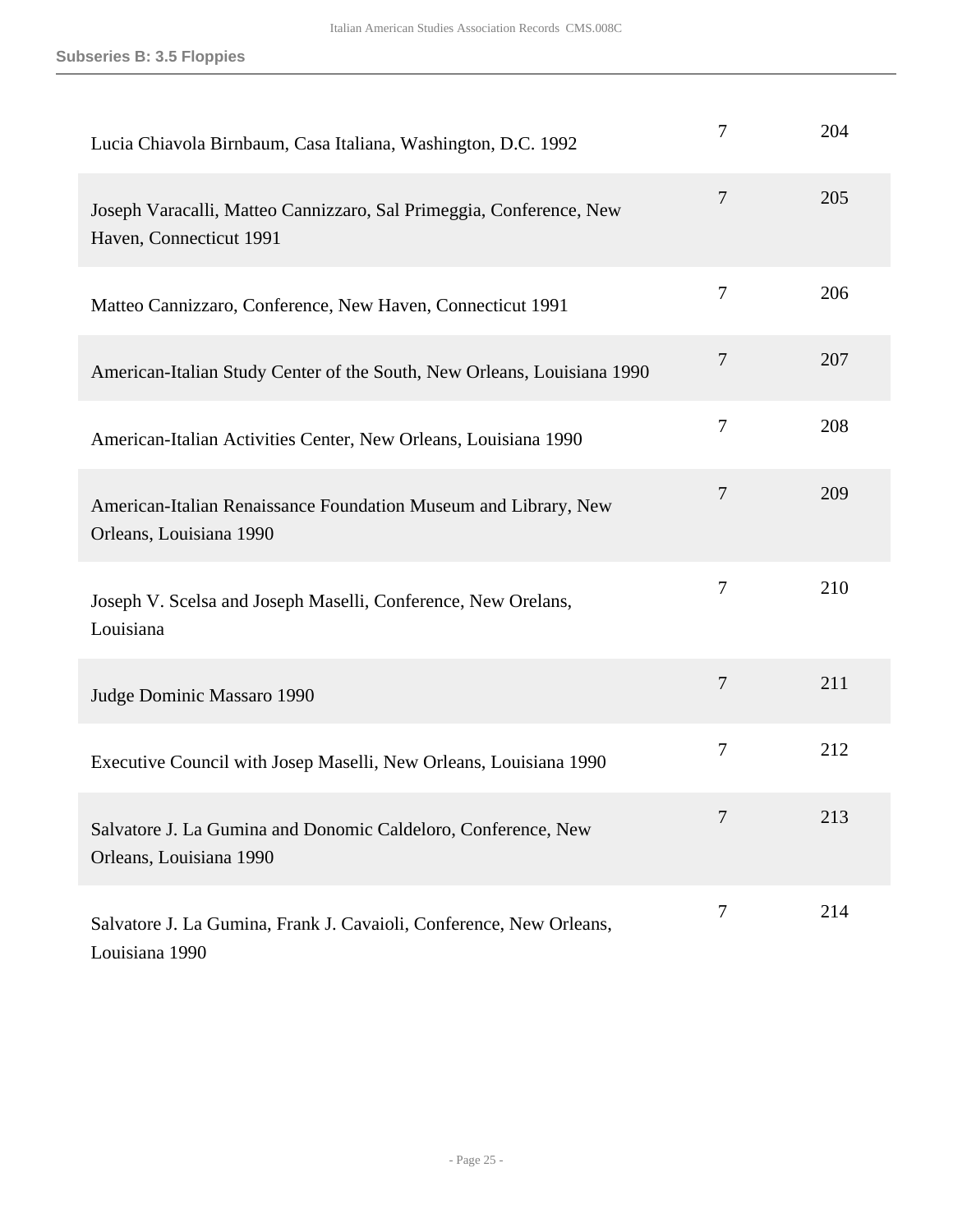| Frank J. cavaioli and Dominic Candeloro, Conference, New Orleans,<br>Louisiana 1990                  | 7              | 215 |
|------------------------------------------------------------------------------------------------------|----------------|-----|
| Rudolph J. Vecoli, Gary Mormino, Dino Cinel, Conference, New Orleans,<br>Louisiana 1988              | 7              | 216 |
| Pietro Di Donato, Conference, San Francisco, California 1989                                         | $\overline{7}$ | 217 |
| Italian Consul Angelo Pellegrini and Pletro Di Donato, Conference, San<br>Francisco, California 1989 | 7              | 218 |
| Andrew Rolle, Conference, San Francisco, California 1989                                             | $\overline{7}$ | 219 |
| Pietro Di Donato, Conference, San Francisco, California 1989                                         | $\overline{7}$ | 220 |
| Rudy Giuliani and Salvatore J. La Gumina, Conference, New York<br><b>City 1988</b>                   | 7              | 221 |
| Pietro Di Donato, Conference, Chicago, illinois 1987                                                 | $\overline{7}$ | 222 |
| Joe Maselli and Dominic Candeloro, Conference, Philadelphia,<br>Pennsylvania 1987                    | 7              | 223 |
| Salvatore J. La Gumina and Ernesto Rossi, Conference, Chicago,<br>Illinois 1987                      | 7              | 224 |
| Gary Mormino and Francis X. Femminella, Conference, Chicago,<br>Illinois 1987                        | $\overline{7}$ | 225 |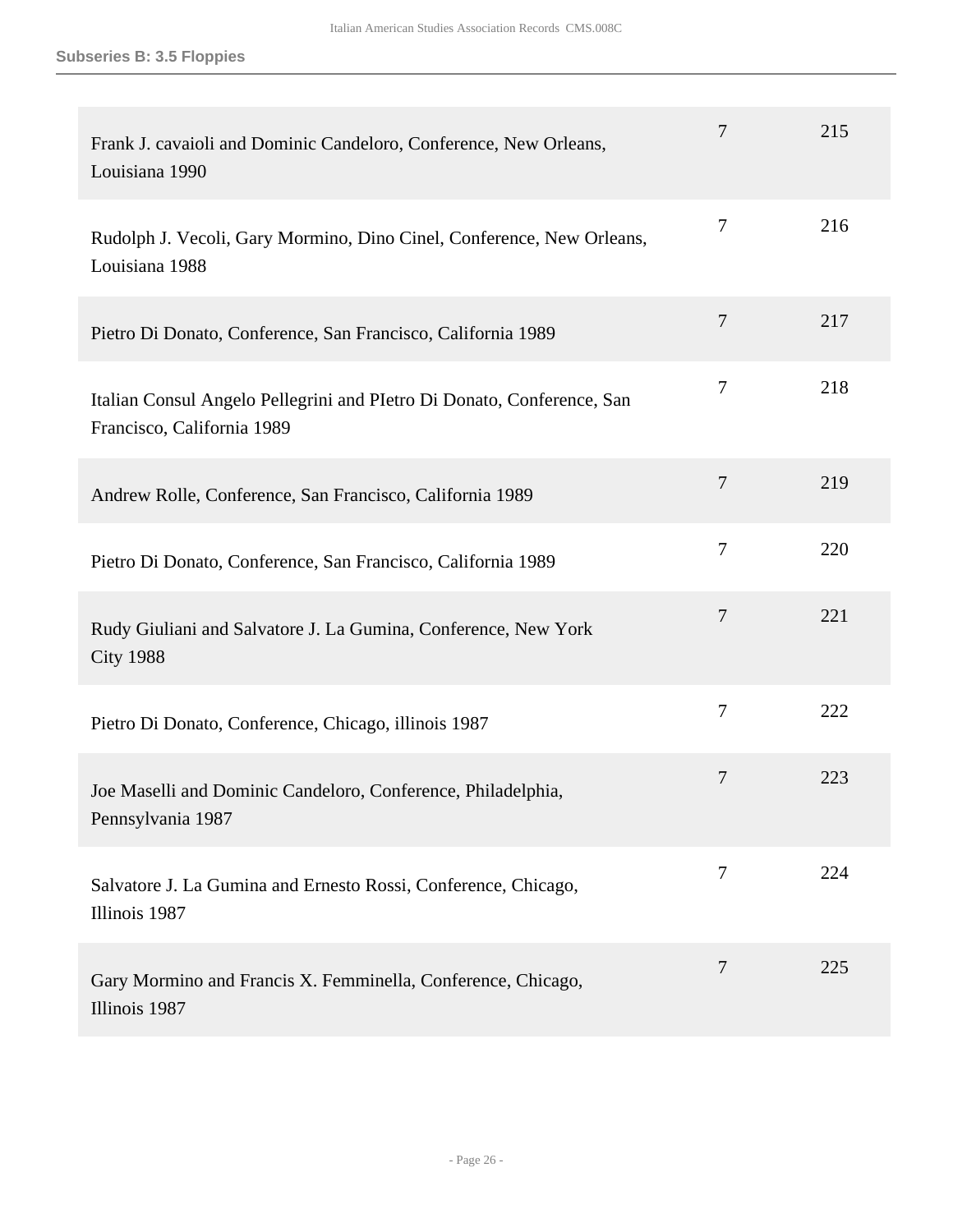| P. Giordano, Joseph Tusiani and Giose Rimanelli, Conference, Chicago,<br>Illinois 1987                                                                                                                                                                           | 7              | 226        |
|------------------------------------------------------------------------------------------------------------------------------------------------------------------------------------------------------------------------------------------------------------------|----------------|------------|
| Giose Rimanelli, Conference, Chicago, Illinois 1987                                                                                                                                                                                                              | 7              | 227        |
| Rudolph J. Vecoli, conference, Chicago, Illinois 1987                                                                                                                                                                                                            | 7              | 228        |
| Dominic Candeloro, Conference, Chicago, Illinois 1987                                                                                                                                                                                                            | $\tau$         | 229        |
| Rudolph J. Vecoli, Francis X. Femminella, George Pozzetta, Phyllis<br>Martinelli, Ernesto Rossi, Domonic Candeloro, Teresa ceresuola, Helen<br>Barolini, Gary Mormino, Franci J. Cavaioli, C. Ferroni (?), Conference,<br>Minneapolis-Saint Paul, Minnesota 1981 | 7              | 1981       |
| Executive Council Meeting, Drexel University, Philadelphia,<br>Pennsylvania 1986                                                                                                                                                                                 | 7              | 231        |
| Jerre Mangione and Ralph Fasanella, Conference, Philadelphia,<br>Pennsylvania 1986                                                                                                                                                                               | 7              | 232        |
| Loui Iorizzo and Teresa Cerasuola 1986                                                                                                                                                                                                                           | 7              | 233        |
| Ralph Fasanella, Conference 1986                                                                                                                                                                                                                                 | 7              | 234        |
| Jerre Mangione, Francis X. Femminella and Richard N. Juliana 1986                                                                                                                                                                                                | $\overline{7}$ | 235        |
|                                                                                                                                                                                                                                                                  |                | <b>Box</b> |
| Frank J. Cavaioli, Conference, Philadelphia, Pennsylvania 1986                                                                                                                                                                                                   |                | 7          |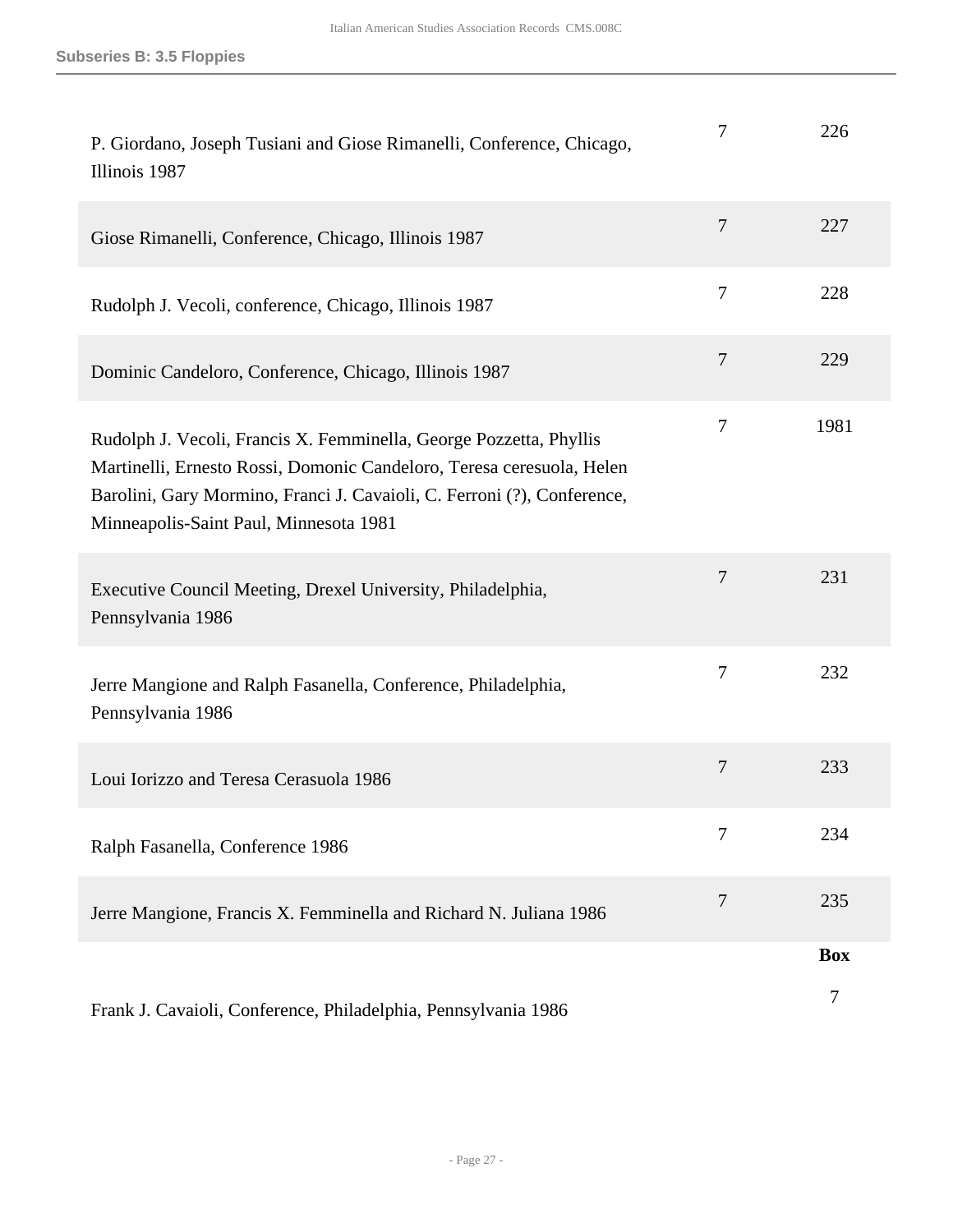|                                                                                                            | <b>Box</b>     | Folder |
|------------------------------------------------------------------------------------------------------------|----------------|--------|
| Sister Margherita Marchione and Rocco Caporale, Casa Italiana,<br>Washington, D.C. 1984                    | 7              | 237    |
| Frank J. Cavaioli, Casa Italiana, Washington, D.C. 1984                                                    | 7              | 238    |
| Pietro Di Donato, Park Ridge, New Jersey 1983                                                              | 7              | 239    |
| <b>Executive Council 1983</b>                                                                              | $\overline{7}$ | 240    |
| Jerre Mangione and Francis X. Femminella, Saint John's University,<br>Queens, New York 1982                | $\overline{7}$ | 241    |
| Pietro Di Donato, Conference, Saint John's University, Queens, New<br><b>York 1982</b>                     | 7              | 242    |
| Frank J. Cavaioli and Jerre Mangione, Conference, Saint John's University,<br>Queens, New York 1982        | 7              | 243    |
| Frank J. Cavaioli and Francis X. Femminella, Conference, Saint John's<br>University, Queens, New York 1982 | 7              | 244    |
| Executive Officers, Conference, Orlando, Florida 2006                                                      | 7              | 245    |
| Dominic Candeloro and F. Alduino, Conference, Orlando, Florida 2006                                        | 7              | 246    |
| Anthony Cavaluzzi, Conference, Orlando, Florida 2006                                                       | 7              | 247    |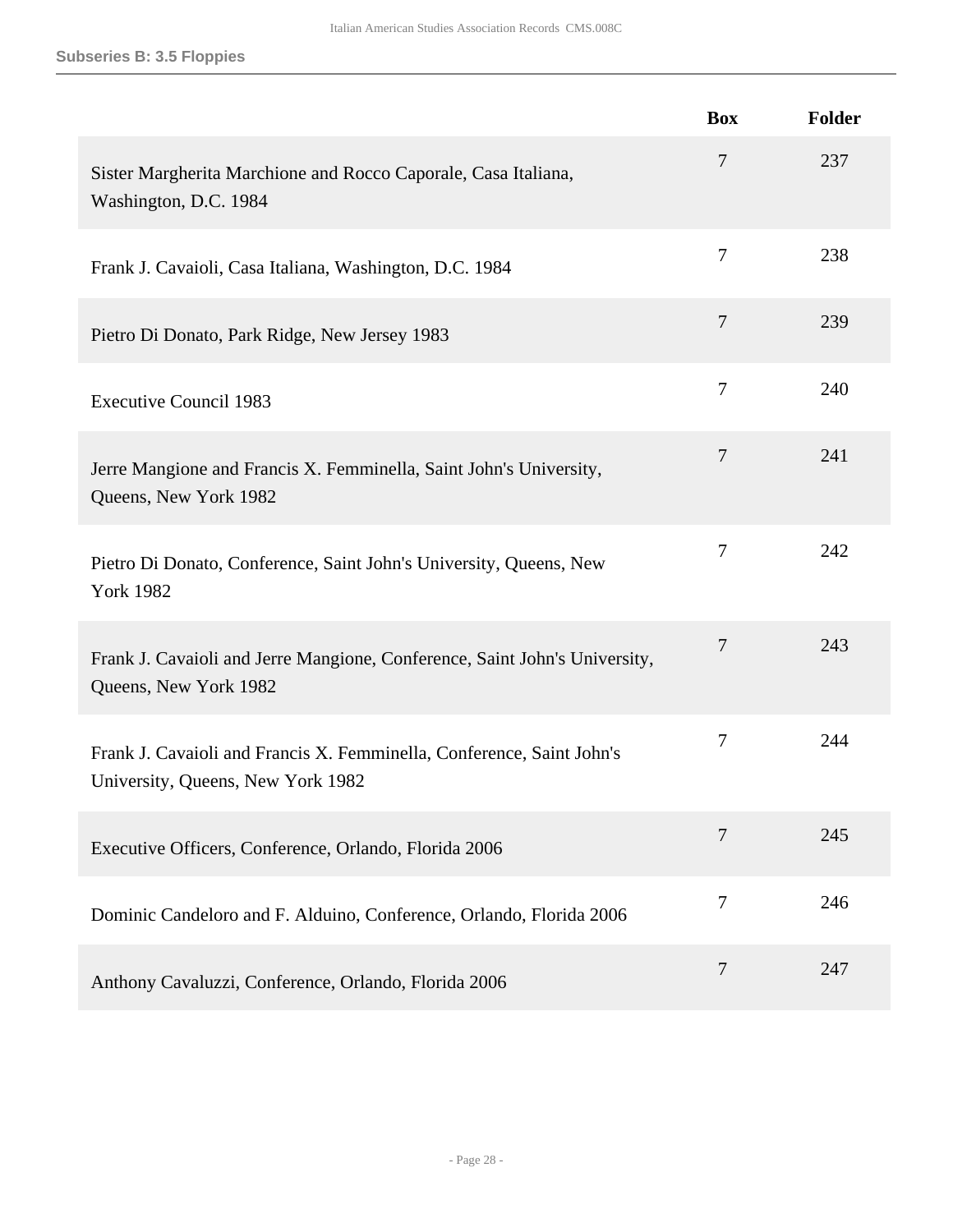<span id="page-28-0"></span>

| Vincenzo Milione, Conference, Orlando, Florida 2006                                                                                                                                                                                                                                                                                                                                | 7              | 248             |
|------------------------------------------------------------------------------------------------------------------------------------------------------------------------------------------------------------------------------------------------------------------------------------------------------------------------------------------------------------------------------------|----------------|-----------------|
| Anthony Julian Tamburri, Angela Danzi, D Esposito and M. Ciatola,<br>Conference, Orlando, Florida 2006                                                                                                                                                                                                                                                                             | $\overline{7}$ | 249             |
| Robert Severino, Rudolph J. Vecoli, Salvatore J. La Gumina, Elena<br>Agarossi of Padua, Humberto Nelli, Jean Scarpaci, Franco Cerasi<br>of Rome, A. William Salomone, unidentified, (?) Di Nolfo, Sal (?),<br>Luciano Iorizzo, Emelia Morelli of Rome, G. Spini of Florence, Raimoni<br>Luraghi of the University of Genoa and Clara Lovett of Baruch College,<br>Conference. 1976 | 7              | 250             |
| Christine Palamidessi Moore and Carol Bonomo Albright, Conference,<br>Pittsburgh, Pennsylvania 1976                                                                                                                                                                                                                                                                                | 7              | 251             |
| Salvatore J. La Gumina, Teresa Cerasuola and Joseph Tusiani 1986                                                                                                                                                                                                                                                                                                                   | 7              | 252             |
| Francis X. Femminella, Salvatore J. La Gumina and Frank J. Cavaioli,<br>Palm Beach, Florida 2001                                                                                                                                                                                                                                                                                   | 7              | 253             |
| Senator Alphonse D'Amato (R-NY) and Mario Mignone 1989                                                                                                                                                                                                                                                                                                                             | 7              | 254             |
| <b>Leonard Covello 1973</b>                                                                                                                                                                                                                                                                                                                                                        | 7              | 255             |
| Vito Bakery                                                                                                                                                                                                                                                                                                                                                                        | 7              | 256             |
| Series VII: Audiotape, Pietro Di Donato 1983                                                                                                                                                                                                                                                                                                                                       |                | <b>Box</b><br>7 |